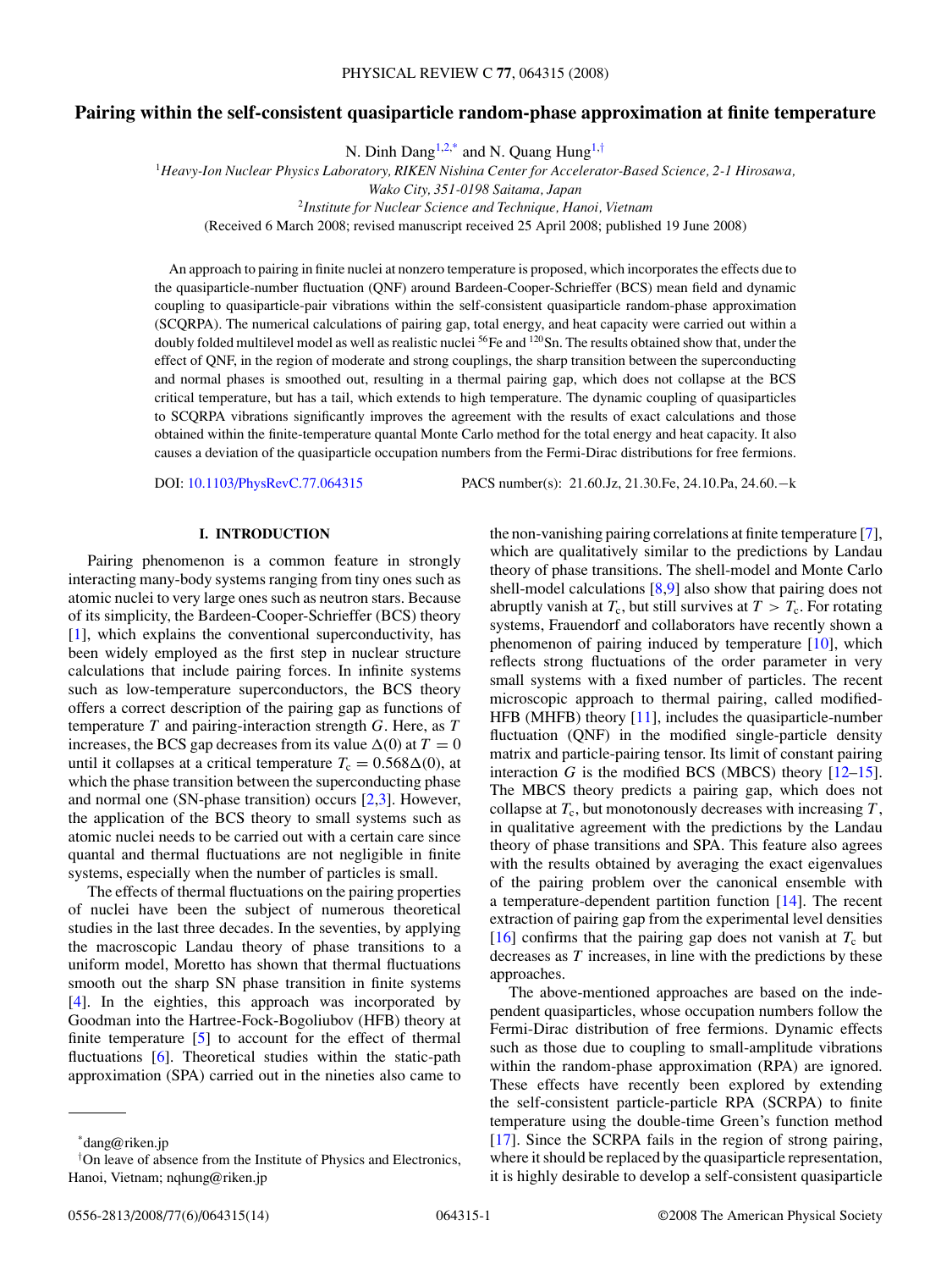<span id="page-1-0"></span>RPA (SCQRPA) at finite temperature, which is workable with any value of pairing interaction parameter *G*.

Recently, we have developed in Ref. [\[18\]](#page-13-0) a SCQRPA for the multilevel pairing Hamiltonian and applied it to the Richardson model [\[19\]](#page-13-0) at zero temperature. The derivation of the SCQRPA is based on a set of renormalized BCS equations, which include the corrections due to the QNF and the SCQRPA. The latter arise from the expectation values  $\langle A_j^{\dagger} A_{j'}^{\dagger} \rangle$  and  $\langle A_j^{\dagger} A_{j'} \rangle$  in the correlated ground state. Here  $A_j^{\dagger}$ is the product of two time-reversal conjugated quasiparticle operators,  $\alpha_j^{\dagger}$  and  $\alpha_{-j}^{\dagger}$ , corresponding to the *j*th orbital. Within the particle-particle (*pp*) SCRPA [\[20\]](#page-13-0), these expectation values overshadow the attractive pairing interaction, turning it into repulsion in agreement with the trend of the exact solutions of the Richardson model. For this reason, the expectation values  $\langle A_j^\dagger A_{j'}^\dagger \rangle$  and  $\langle A_j^\dagger A_{j'} \rangle$  are called the screening factors. The goal of the present study is to extend the SCQRPA in Ref. [\[18\]](#page-13-0) to nonzero temperature to explore the effects due to QNF as well as coupling to QRPA vibrations on the pairing properties of finite systems in a self-consistent way.

The article is organized as follows. The derivation of the equations for quasiparticle propagation, which include the effects of QNF and SCQRPA corrections as well as coupling of quasiparticles to pair vibrations at finite temperature is presented Sec. II. Two approximation schemes will be considered, which are based on the thermal quasiparticle representation without and including dynamic coupling to SCQRPA quasiparticle-pair vibrations. In Sec. [III,](#page-6-0) the developed approach undergoes a thorough numerical test within the Richardson model as well as in realistic nuclei <sup>56</sup>Fe and <sup>120</sup>Sn. The last section summarizes the article, where conclusions are drawn.

### **II. FORMALISM**

### **A. Quasiparticle Hamiltonian**

The pairing Hamiltonian

$$
H = \sum_{jm} \epsilon_j a_{jm}^{\dagger} a_{jm} - G \sum_{jj'} \sum_{mm' > 0} a_{jm}^{\dagger} a_{jm}^{\dagger} a_{j'm'} a_{j'm'}, \quad (1)
$$

describes a set of *N* particles with single-particle energies  $\epsilon_j$ , which are generated by particle creation operators  $a_{jm}^{\dagger}$ on *j*th orbitals with shell degeneracies  $2\Omega_i$  ( $\Omega_i = j + 1/2$ ), and interacting via a monopole-pairing force with a constant parameter  $G$ . The symbol  $\tilde{ }$  denotes the time-reversal operator, namely  $a_{j\tilde{m}} = (-)^{j-m} a_{j-m}$ . In general, for a two-component system with *Z* protons and *N* neutrons, the sums in Eq. (1)  $\tau$  run over all  $j_{\tau}m_{\tau}$ ,  $j'_{\tau}m'_{\tau}$ , and  $G_{\tau}$  with  $\tau = (Z, N)$ . This general notation is omitted here as the calculations in the present article are carried out only for one type of particles.

By using the Bogoliubov's transformation from the particle operators,  $a_{jm}^{\dagger}$  and  $a_{jm}$ , to the quasiparticle ones,  $\alpha_{jm}^{\dagger}$  and  $\alpha_{jm}$ ,

$$
a_{jm}^{\dagger} = u_j \alpha_{jm}^{\dagger} + v_j \alpha_{jm}, \quad a_{jn\tilde{n}} = u_j \alpha_{jm} - v_j \alpha_{jm}^{\dagger}, \quad (2)
$$

the pairing Hamiltonian (1) is transformed into the quasiparticle Hamiltonian as follows [\[13,14\]](#page-13-0):

$$
H = a + \sum_{j} b_{j} \mathcal{N}_{j} + \sum_{j} c_{j} (\mathcal{A}_{j}^{\dagger} + \mathcal{A}_{j}) + \sum_{jj'} d_{jj'} \mathcal{A}_{j}^{\dagger} \mathcal{A}_{j'}
$$
  
+ 
$$
\sum_{jj'} g_{j}(j') (\mathcal{A}_{j'}^{\dagger} \mathcal{N}_{j} + \mathcal{N}_{j} \mathcal{A}_{j'})
$$
  
+ 
$$
\sum_{jj'} h_{jj'} (\mathcal{A}_{j}^{\dagger} \mathcal{A}_{j'}^{\dagger} + \mathcal{A}_{j'} \mathcal{A}_{j}) + \sum_{jj'} q_{jj'} \mathcal{N}_{j} \mathcal{N}_{j'},
$$
 (3)

where  $\mathcal{N}_j$  is the quasiparticle-number operator, whereas  $\mathcal{A}_j^{\dagger}$ and  $A_j$  are the creation and destruction operators of a pair of time-reversal conjugated quasiparticles:

$$
\mathcal{N}_j = \sum_{m=-\Omega_j}^{\Omega_j} \alpha_{jm}^\dagger \alpha_{jm} = \sum_{m=1}^{\Omega_j} (\alpha_{jm}^\dagger \alpha_{jm} + \alpha_{j-m}^\dagger \alpha_{j-m}), \tag{4}
$$

$$
\mathcal{A}_j^{\dagger} = \frac{1}{\sqrt{2}} [\alpha_j^{\dagger} \otimes \alpha_j^{\dagger}]_0^0 = \frac{1}{\sqrt{\Omega_j}} \sum_{m=1}^{\Omega_j} \alpha_{jm}^{\dagger} \alpha_{jm}^{\dagger}, \quad \mathcal{A}_j = (\mathcal{A}_j^{\dagger})^{\dagger}.
$$
\n(5)

They obey the following commutation relations:

$$
[\mathcal{A}_j, \mathcal{A}_{j'}^{\dagger}] = \delta_{jj'} \mathcal{D}_j, \text{ where } \mathcal{D}_j = 1 - \frac{\mathcal{N}_j}{\Omega_j}, \tag{6}
$$

$$
[\mathcal{N}_j, \mathcal{A}_{j'}^{\dagger}] = 2\delta_{jj'} \mathcal{A}_{j'}^{\dagger}, \quad [\mathcal{N}_j, \mathcal{A}_{j'}] = -2\delta_{jj'} \mathcal{A}_{j'}.
$$
 (7)

The functionals  $a, b_j, c_j, d_{jj'}, g_j(j'), h_{jj'}, q_{jj'}$  in Eq. (3) are given in terms of the coefficients  $u_j$ ,  $v_j$  of the Bogoliubov's transformation, and the single particle energies  $\epsilon_i$  as (see Eqs.  $(7)$ – $(13)$  of Ref. [\[13\]](#page-13-0), for example)

$$
a = 2\sum_{j} \Omega_{j} \epsilon_{j} v_{j}^{2} - G \left(\sum_{j} \Omega_{j} u_{j} v_{j}\right)^{2} - G \sum_{j} \Omega_{j} v_{j}^{4},
$$
\n(8)

$$
b_j = \epsilon_j (u_j^2 - v_j^2) + 2Gu_j v_j \sum_{j'} \Omega_{j'} u_{j'} v_{j'} + G v_j^4, \quad (9)
$$

$$
c_j = 2\sqrt{\Omega_j} \epsilon_j u_j v_j - G\sqrt{\Omega_j} (u_j^2 - v_j^2) \sum_{j'} \Omega_{j'} u_{j'} v_{j'}
$$

$$
-2G\sqrt{\Omega_j}u_jv_j^3,
$$
\t(10)

$$
d_{jj'} = -G\sqrt{\Omega_j \Omega_{j'}} \left( u_j^2 u_{j'}^2 + v_j^2 v_{j'}^2 \right) = d_{j'j}, \qquad (11)
$$

$$
g_j(j') = Gu_j v_j \sqrt{\Omega_{j'}} (u_{j'}^2 - v_{j'}^2), \qquad (12)
$$

$$
h_{jj'} = \frac{G}{2} \sqrt{\Omega_j \Omega_{j'}} \left( u_j^2 v_{j'}^2 + v_j^2 u_{j'}^2 \right) = h_{j'j}, \qquad (13)
$$

$$
q_{jj'} = -G u_j v_j u_{j'} v_{j'} = q_{j'j}.
$$
 (14)

By setting  $\Omega_i = 1$  in Eqs. (8)–(14), one recovers the expressions for the case with  $\Omega$  doubly-folded levels of the Richardson model (see, e.g., Eqs.  $(12)$ – $(18)$  of Ref.  $[18]$ ).

#### **B. Gap and number equations**

The derivation of the equation for the pairing gap that include the effect of correlations in the ground state has been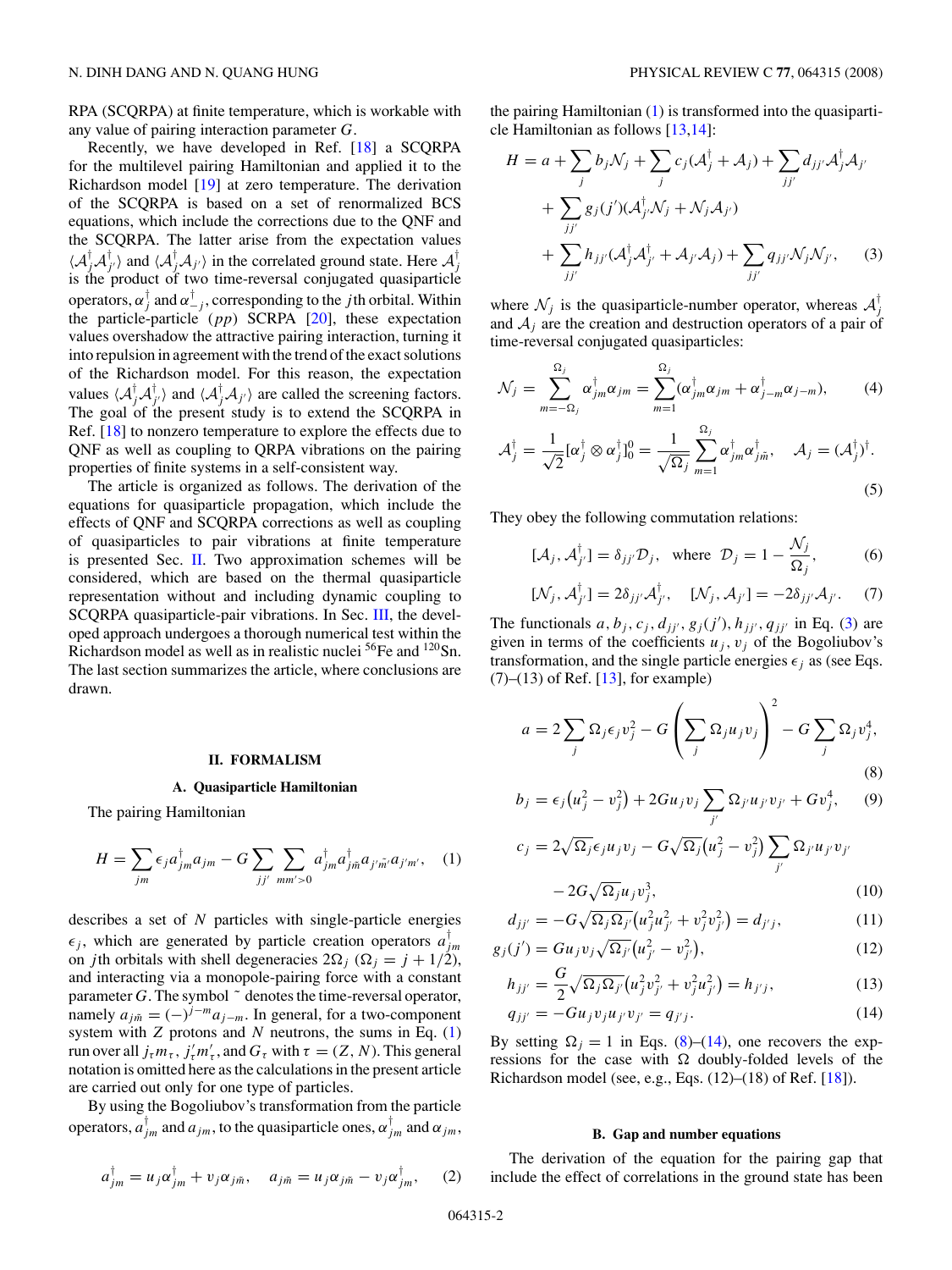<span id="page-2-0"></span>presented briefly in Ref. [\[18\]](#page-13-0) for the Richardson model. For the clarity of the extension to finite temperature  $T$ , we give below the detailed derivation of the gap equation, which is applied to the more general quasiparticle Hamiltonian [\(3\)](#page-1-0) and valid for  $T \neq 0$ .

The coefficients  $u_j$  and  $v_j$  of the Bogoliubov's transformation [\(2\)](#page-1-0) are determined by using the variational procedure, which minimizes the expectation value of the Hamiltonian  $\mathcal{H} = H - \lambda \hat{N}$  in the grand canonical ensemble. This leads to the variational equations [\[21\]](#page-13-0)

$$
\frac{\partial \langle \mathcal{H} \rangle}{\partial u_j} + \frac{\partial \langle \mathcal{H} \rangle}{\partial v_j} \frac{\partial v_j}{\partial u_j} \equiv \langle [\mathcal{H}, \mathcal{A}_j^{\dagger}] \rangle = 0, \tag{15}
$$

where  $\langle \hat{O} \rangle$  denotes the ensemble average of the operator  $\hat{O}$ ,

$$
\langle \hat{\mathcal{O}} \rangle \equiv \frac{\text{Tr}[\hat{\mathcal{O}}e^{-\beta \mathcal{H}}]}{\text{Tr}e^{-\beta \mathcal{H}}}, \quad \beta = T^{-1}.
$$
 (16)

The commutation relation  $[\mathcal{H}, \mathcal{A}_j^{\dagger}]$  is found by using Eqs. [\(6\)](#page-1-0) and  $(7)$  as

$$
[\mathcal{H}, \mathcal{A}_j^{\dagger}] = 2b'_j \mathcal{A}_j^{\dagger} + \left\{ c'_j + \sum_{j'} [d_{jj'} \mathcal{A}_{j'}^{\dagger} + g_{j'}(j) \mathcal{N}_{j'} + h_{jj'} \mathcal{A}_{j'}] \right\} \mathcal{D}_j + 2 \sum_{j'} \left\{ g_j(j') [\mathcal{A}_j^{\dagger} \mathcal{A}_j^{\dagger} + \mathcal{A}_j^{\dagger} \mathcal{A}_{j'}] + q_{jj'} [\mathcal{A}_j^{\dagger} \mathcal{N}_{j'} + \mathcal{N}_{j'} \mathcal{A}_j^{\dagger}] \right\} + \sum_{j'} h_{jj'} \mathcal{D}_j \mathcal{A}_{j'}.
$$
 (17)

The ensemble average of the commutation relation  $(17)$  is then given as

$$
\langle [\mathcal{H}, \mathcal{A}_j^{\dagger}] \rangle = c_j' \langle \mathcal{D}_j \rangle + \sum_{j'} \left\{ 2g_j(j') [\langle \mathcal{A}_{j'}^{\dagger} \mathcal{A}_j^{\dagger} \rangle + \langle \mathcal{A}_j^{\dagger} \mathcal{A}_{j'} \rangle] + g_{j'}(j) \langle \mathcal{N}_{j'} \mathcal{D}_j \rangle \right\},
$$
\n(18)

where the functionals  $b'_j$  and  $c'_j$  are

$$
b'_j = b_j - \lambda (u_j^2 - v_j^2),
$$
  $c'_j = c_j - 2\lambda \sqrt{\Omega_j} u_j v_j,$  (19)

i.e., they have the same form as that of  $b_j$  in Eq. [\(9\)](#page-1-0), and  $c_j$  in Eq. [\(10\)](#page-1-0), but with  $\epsilon_j - \lambda$  replacing  $\epsilon_j$  at the right-hand sides. Inserting the explicit expressions for the functionals  $c_j$  from Eq. (19) as well as  $g_j(j')$  and  $g_{j'}(j)$  from Eq. [\(12\)](#page-1-0) into the right-hand side of Eq. (18), and equalizing the obtained result to zero as required by the variational procedure  $(15)$ , we come to the following equation, which is formally identical to the BCS one:

$$
2(\epsilon'_{j} - Gv_{j}^{2} - \lambda)u_{j}v_{j} - \Delta_{j}(u_{j}^{2} - v_{j}^{2}) = 0, \qquad (20)
$$

where, however, the single-particle energies  $\epsilon'_j$  are renormalized as

$$
\epsilon'_{j} = \epsilon_{j} + \frac{G}{\sqrt{\Omega_{j}} \langle D_{j} \rangle} \sum_{j'} \sqrt{\Omega_{j'}} (u_{j'}^{2} - v_{j'}^{2})
$$

$$
\times (\langle A_{j}^{\dagger} A_{j' \neq j}^{\dagger} \rangle + \langle A_{j}^{\dagger} A_{j'} \rangle). \tag{21}
$$

The pairing gap is found as the solution of the following equation:

$$
\Delta_j = \frac{G}{\langle \mathcal{D}_j \rangle} \sum_{j'} \Omega_{j'} \langle \mathcal{D}_j \mathcal{D}_{j'} \rangle u_{j'} v_{j'}, \tag{22}
$$

which is level dependent. The coefficients  $u_i$  and  $v_j$  of the Bogoliubov's transformation [\(2\)](#page-1-0) are derived in a standard way from Eq. (20) and the unitarity constraint  $u_j^2 + v_j^2 = 1$ . They read

$$
u_j^2 = \frac{1}{2} \left( 1 + \frac{\epsilon_j' - G v_j^2 - \lambda}{E_j} \right),
$$
  
\n
$$
v_j^2 = \frac{1}{2} \left( 1 - \frac{\epsilon_j' - G v_j^2 - \lambda}{E_j} \right),
$$
\n(23)

where  $E_i$  are the quasiparticle energies

$$
E_j = \sqrt{\left(\epsilon_j' - G v_j^2 - \lambda\right)^2 + \Delta_j^2}.\tag{24}
$$

The particle-number equation is obtained by transforming the particle-number operator  $\hat{N} \equiv \sum_{jm} a_{jm}^{\dagger} a_{jm}$  into the quasiparticle presentation using the Bogoliubov's transformation [\(2\)](#page-1-0) and taking the ensemble average. The result is

$$
N = 2\sum_{j} \Omega_{j} \bigg[ v_{j}^{2} \langle D_{j} \rangle + \frac{1}{2} \big( 1 - \langle D_{j} \rangle \big) \bigg]. \tag{25}
$$

The pairing gap  $\Delta_i$  and chemical potential  $\lambda$ , which is the Lagrangian multiplier in the variational equations (15), are determined as solutions of Eqs.  $(22)$  and  $(25)$ .

The right-hand side of Eq.  $(22)$  contains the expectation values  $\langle D_j D_{j'} \rangle$ , whose exact treatment is not possible as it involves an infinite boson expansion series [\[22\]](#page-13-0). In the present article, following the treatment on Ref. [\[18\]](#page-13-0), we use the exact relation

$$
\langle \mathcal{D}_j \mathcal{D}_{j'} \rangle = \langle \mathcal{D}_j \rangle \langle \mathcal{D}_{j'} \rangle + \frac{\delta \mathcal{N}_{jj'}}{\Omega_j \Omega_{j'}}, \quad \text{with}
$$
  

$$
\delta \mathcal{N}_{jj'} = \langle \mathcal{N}_j \mathcal{N}_{j'} \rangle - \langle \mathcal{N}_j \rangle \langle \mathcal{N}_{j'} \rangle,
$$
 (26)

and the mean-field contraction for the term  $\delta \mathcal{N}_{jj'}$ 

$$
\delta \mathcal{N}_{jj'} \simeq 2\Omega_j \delta \mathcal{N}_j^2 \delta_{jj'}, \quad \delta \mathcal{N}_j^2 \equiv n_j (1 - n_j), \qquad (27)
$$

with the quasiparticle occupation number  $n_j$ 

$$
n_j = \frac{\langle \mathcal{N}_j \rangle}{2\Omega_j} = \frac{1}{2}(1 - \langle \mathcal{D}_j \rangle),\tag{28}
$$

to rewrite the gap equation  $(22)$  as a sum of a level-independent part,  $\Delta$ , and a level-dependent part,  $\delta \Delta_i$ , namely,

$$
\Delta_j = \Delta + \delta \Delta_j, \tag{29}
$$

where

$$
\Delta = G \sum_{j'} \Omega_{j'} \langle D_{j'} \rangle u_{j'} v_{j'},
$$
  

$$
\delta \Delta_j = 2G \frac{\delta \mathcal{N}_j^2}{\langle \mathcal{D}_j \rangle} u_j v_j.
$$
 (30)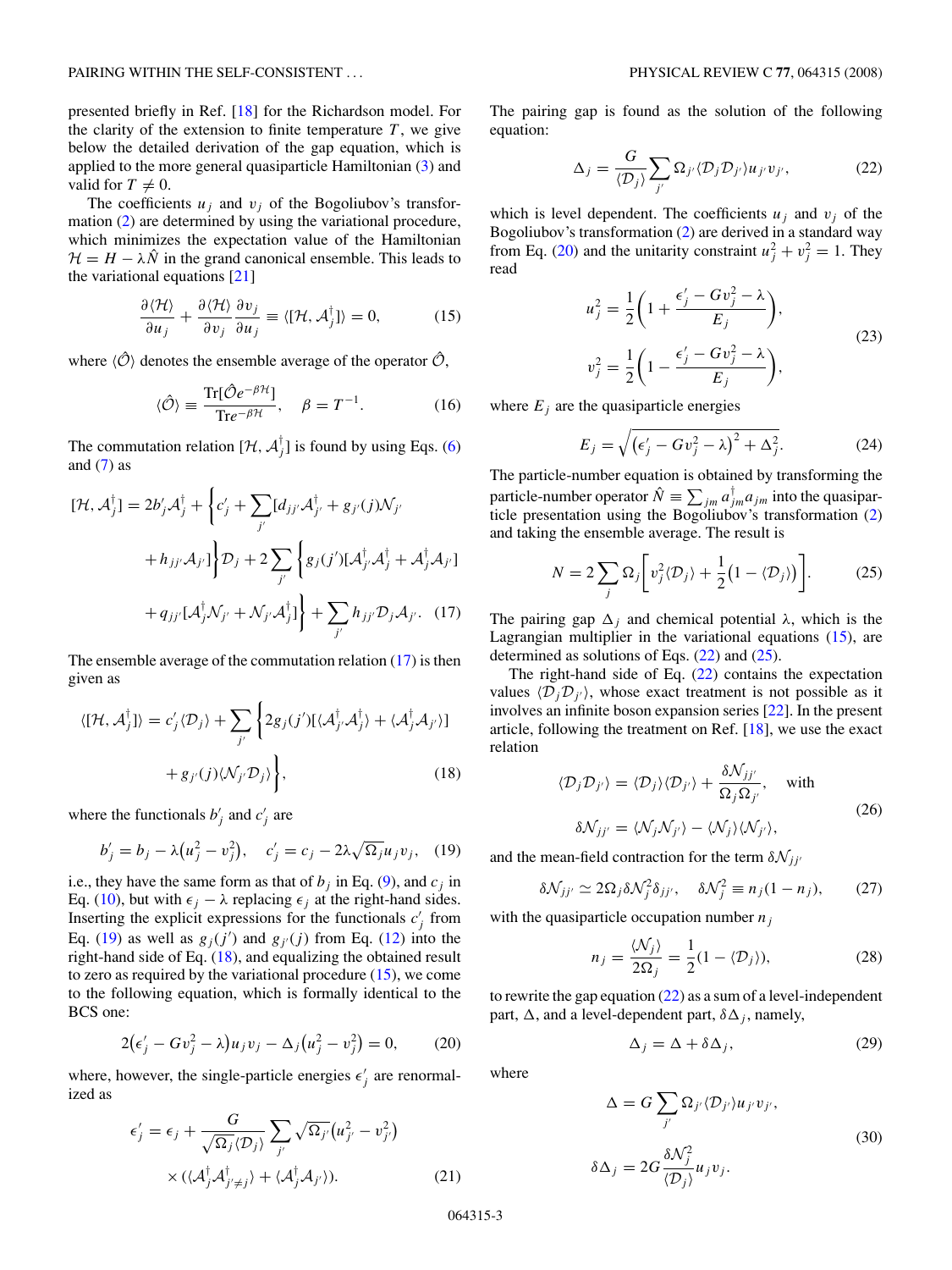<span id="page-3-0"></span>The quantity  $\delta \mathcal{N}_j^2$  in Eqs. [\(27\)](#page-2-0) and [\(30\)](#page-2-0) is nothing but the standard expression for the QNF corresponding to the *j* th orbital  $[6,11]$ .<sup>1</sup> Using Eqs. [\(23\)](#page-2-0) and [\(30\)](#page-2-0), after simple algebras, we rewrite the gap  $(29)$  in the following form:

$$
\Delta_j = \frac{\tilde{G}_j}{2} \sum_{j'} \Omega_{j'} \langle \mathcal{D}_{j'} \rangle \frac{\Delta_{j'}}{E_{j'}}, \quad \text{where}
$$
\n
$$
\tilde{G}_j = G \bigg( 1 - G \frac{\delta \mathcal{N}_j^2}{\langle \mathcal{D}_j \rangle E_j} \bigg)^{-1}.
$$
\n(31)

# **C. Finite-temperature BCS with quasiparticle number fluctuations**

### *1. Without particle-number projection (FTBCS1)*

The gap equation  $(31)$  is remarkable as it shows that the QNF  $\delta \mathcal{N}_j^2$  renormalizes the pairing interaction *G* to  $\tilde{G}_j$ . The conventional finite-temperature BCS (FTBCS) gap equation  $\Delta_i = \Delta$  is recovered from Eq. (31) when the following assumptions simultaneously hold:

(i) *Independent quasiparticles:*  $n_j = n_j^{FD}$ , where  $n_j^{FD}$  is the Fermi-Dirac distribution of noninteracting fermions

$$
n_j^{\rm FD} = \frac{1}{e^{\beta E_j} + 1},\tag{32}
$$

- (ii) *No quasiparticle number fluctuation*:  $\delta \mathcal{N}_j^2 = 0$ ,
- (iii) *No screening factors:*  $\langle A_j^{\dagger} A_{j'}^{\dagger} \rangle = \langle A_j^{\dagger} A_{j'} \rangle = 0$  in Eq. [\(21\)](#page-2-0).

These three assumptions guaranty a thermal quasiparticle mean field, in which quasiparticles are moving independently without any perturbation caused by the QNF and/or coupling to multiple quasiparticle configurations beyond the quasiparticle mean field. Among these configurations, the simplest ones are the small-amplitude vibrations (QRPA corrections). From these assumptions, one can infer that releasing assumption ii) allows us to include the effect of QNF, provided the quantal effect of coupling to QRPA vibrations is negligible, i.e., assumption (iii) still holds. In the present article, this approximation scheme, for which (i) and (iii) hold, whereas  $\delta \mathcal{N}_j^2 \neq 0$ , is referred to as the FTBCS1.

### *2. With Lipkin-Nogami particle-number projection (FTLN1)*

The problem of particle-number violation within the BCS theory is usually resolved in the simplest way by means of an approximated particle-number projection (PNP) before variation called the Lipkin-Nogami (LN) method [\[23\]](#page-13-0). In Ref. [\[18\]](#page-13-0) this method has been applied to the BCS1 and the resulting approach is called the LN1. For the case with  $\Omega_i \neq 1$ and level-dependent gap  $\Delta_i$  [\(29\)](#page-2-0) at  $T \neq 0$ , the corresponding finite-temperature LN1 equations have the form

$$
\tilde{\Delta}_j = G \sum_{j'} \Omega_{j'} \tilde{\tau}_{jj'}, \quad N = 2 \sum_j \Omega_j \tilde{\rho}_j,
$$
  

$$
\tilde{\epsilon}_j = \epsilon'_j + (4\lambda_2 - G)\tilde{v}_j^2, \quad \lambda = \lambda_1 + 2\lambda_2(N+1),
$$
 (33)

where

$$
\tilde{\tau}_{jj'} = \tau_{j'} + \frac{2}{\Omega_j} \frac{\delta \mathcal{N}_j^2}{\langle \mathcal{D}_j \rangle} \delta_{jj'} \tilde{u}_{j'} \tilde{v}_{j'},
$$
\n
$$
\tau_{j'} = \langle \mathcal{D}_{j'} \rangle \tilde{u}_{j'} \tilde{v}_{j'},
$$
\n
$$
\tilde{\rho}_j = \tilde{v}_j^2 \langle \mathcal{D}_j \rangle + \frac{1}{2} (1 - \langle \mathcal{D}_j \rangle),
$$
\n
$$
\tilde{u}_j^2 = \frac{1}{2} \left( 1 + \frac{\tilde{\epsilon}_j - \lambda}{\tilde{E}_j} \right),
$$
\n
$$
\tilde{v}_j^2 = \frac{1}{2} \left( 1 - \frac{\tilde{\epsilon}_j - \lambda}{\tilde{E}_j} \right),
$$
\n
$$
\tilde{E}_j = \sqrt{(\tilde{\epsilon}_j - \lambda)^2 + \tilde{\Delta}_j^2}.
$$
\n(35)

The coefficient  $\lambda_2$  is given as [\[18\]](#page-13-0)

$$
\lambda_2 = \frac{G}{4}
$$
  
 
$$
\times \frac{\sum_j \Omega_j (1 - \tilde{\rho}_j) \tau_j \sum_{j'} \Omega_{j'} \tilde{\rho}_{j'} \tau_{j'} - \sum_j \Omega_j (1 - \tilde{\rho}_j)^2 \tilde{\rho}_j^2}{\left[\sum_j \Omega_j \tilde{\rho}_j (1 - \tilde{\rho}_j)\right]^2 - \sum_j \Omega_j (1 - \tilde{\rho}_j)^2 \tilde{\rho}_j^2}
$$
(36)

This FTBCS1 including the approximated PNP within the LN method is referred to as FTLN1 in the present article. It is worth pointing out that, being an approximated projection that corrects for the quantal fluctuations of particle number within the BCS theory, the LN method in the present formulation is not sufficient to account for the thermal fluctuations (QNF) around the phase transition point  $T \sim T_c$  as well as at high *T* . Another well-known defect of the LN method is that it produces a large pairing gap (pairing correlation energy) even in closed-shell nuclei. The source of this pathological behavior is assigned to the fast change of  $\lambda_2$  at the shell closure, which invalidates the truncation of the expansion at second order [\[24\]](#page-13-0). In Ref. [\[15\]](#page-13-0), it has been demonstrated within the MBCS theory that the projection-after-variation (PAV) method offers much better results, which are closer to the exact solutions. The PAV at  $T \neq 0$ , however, is much more complicated than the LN method. Therefore, we prefer to devote a separate study to its application to the BCS1.

# **D. Finite-temperature BCS with quasiparticle-number fluctuation and dynamic coupling to SCQRPA vibrations (FTBCS1+SCQRPA and FTLN1+SCQRPA)**

As mentioned in the preceding section, within the quasiparticle mean field, the expectation values  $\langle A_j^{\dagger} A_{j'}^{\dagger} \rangle$  and  $\langle A_j^{\dagger} A_{j'} \rangle$ at the right-hand side of Eq.  $(21)$  are always zero [assumption iii)]. They cannot be factorized into the products of expectation values of quasiparticle-number operators within the thermal quasiparticle mean field because such crude contraction is

<sup>&</sup>lt;sup>1</sup>The definition [\(27\)](#page-2-0) for the QNF  $\delta \mathcal{N}_j^2$  is different from that in Eq. (32) of Ref. [\[18\]](#page-13-0) by a factor 2 as this factor is now put in front of  $\Omega_i$  to have the complete shell degeneracy  $2\Omega_i$ .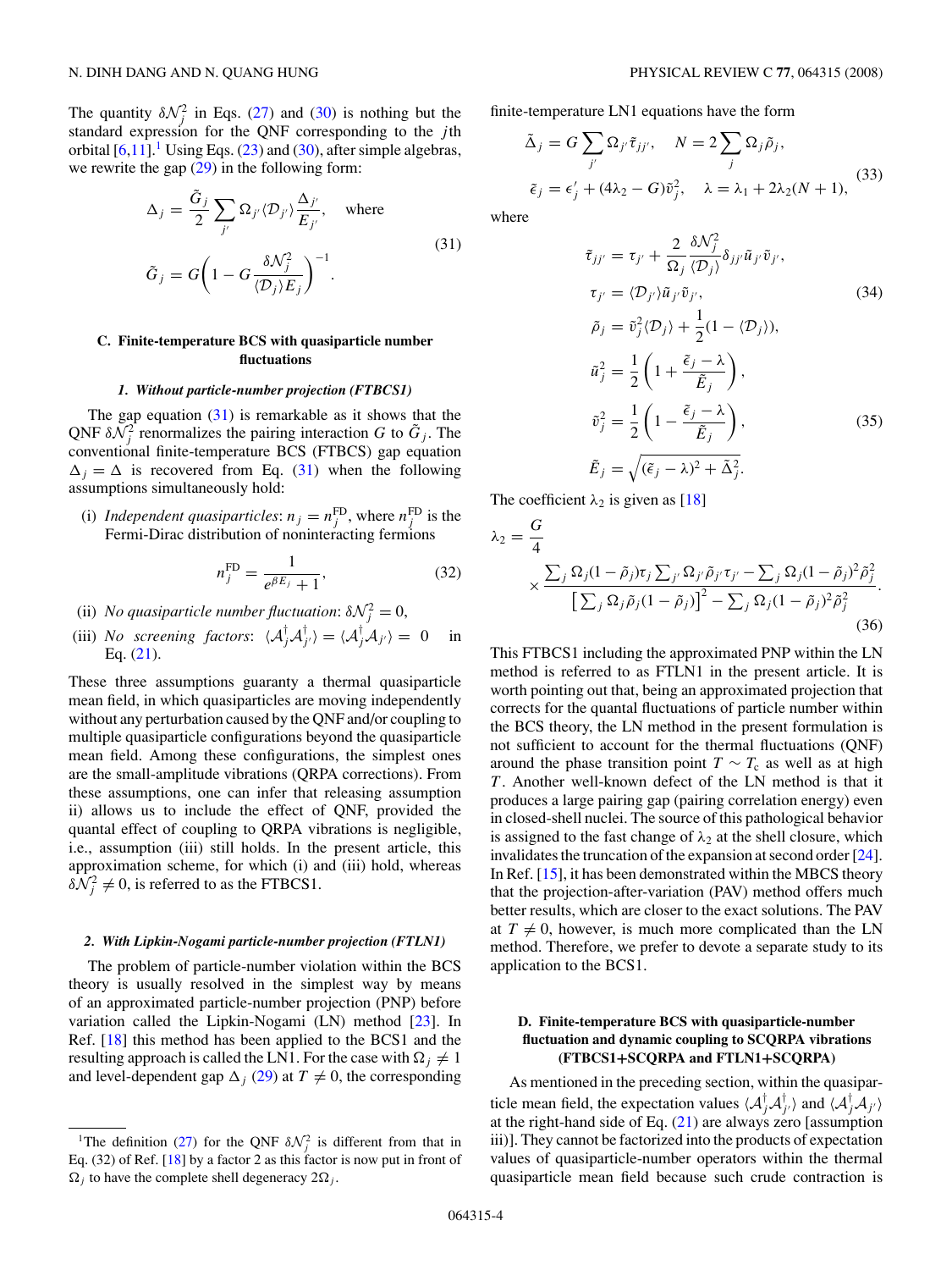<span id="page-4-0"></span>tantamount to artificially breaking the pair correlators [\(5\)](#page-1-0) (see Appendix A). Therefore, to account for the correlations beyond the quasiparticle mean field, these screening factors should be estimated, at least, within the SCQRPA, where they can be expressed below in terms of the forward- and backward going amplitudes,  $\mathcal{X}_j^{\mu}$  and  $\mathcal{Y}_j^{\mu}$ , of the SCQRPA operators (phonons) as  $[18]^2$  $[18]^2$ 

$$
\mathcal{Q}_{\mu}^{\dagger} = \sum_{j} \left( \frac{\mathcal{X}_{j}^{\mu}}{\sqrt{\langle \mathcal{D}_{j} \rangle}} \mathcal{A}_{j}^{\dagger} - \frac{\mathcal{Y}_{j}^{\mu}}{\sqrt{\langle \mathcal{D}_{j} \rangle}} \mathcal{A}_{j} \right), \quad \mathcal{Q}_{\mu} = [\mathcal{Q}_{\mu}^{\dagger}]^{\dagger}. \quad (37)
$$

The renormalization factor  $\sqrt{\langle D_j \rangle}$  is introduced in Eq. (37) to ensure that the SCQRPA operators  $\mathcal{Q}^{\dagger}_{\mu}$  and  $\mathcal{Q}_{\mu}$  remain bosons within the thermal average [\(16\)](#page-2-0), preserving the exact commutation relation [\(6\)](#page-1-0). This leads to the orthogonality relation for the  $\mathcal{X}_j^{\mu}$  and  $\mathcal{Y}_j^{\mu}$  amplitudes in the conventional form as

$$
\sum_{j} \left( \mathcal{X}_{j}^{\mu} \mathcal{X}_{j}^{\mu'} - \mathcal{Y}_{j}^{\mu} \mathcal{Y}_{j}^{\mu'} \right) = \delta_{\mu \mu'}, \tag{38}
$$

which can be easily verified by calculating  $\langle [Q_\mu, Q_\mu^{\dagger}] \rangle$  and requiring that the result to be equal to  $\delta_{\mu\mu'}$ . The inverse transformation of Eq. (37) reads

$$
\mathcal{A}_j^\dagger = \sqrt{\langle \mathcal{D}_j \rangle} \sum_{\mu} \left( \mathcal{X}_j^{\mu} \mathcal{Q}_{\mu}^\dagger + \mathcal{Y}_j^{\mu} \mathcal{Q}_{\mu} \right), \tag{39}
$$

provided the following conventional closure relations hold:

$$
\sum_{\mu} \left( \mathcal{X}_j^{\mu} \mathcal{X}_{j'}^{\mu} - \mathcal{Y}_j^{\mu} \mathcal{Y}_{j'}^{\mu} \right) = \delta_{jj'}, \quad \sum_{\mu} \left( \mathcal{X}_j^{\mu} \mathcal{Y}_{j'}^{\mu} - \mathcal{Y}_j^{\mu} \mathcal{X}_{j'}^{\mu} \right) = 0.
$$
\n(40)

### *1. Screening factors*

Using the inverse transformation  $(39)$ , we obtain the expectation values  $\langle A_j^{\dagger} A_{j'}^{\dagger} \rangle$  and  $\langle A_j^{\dagger} A_{j'} \rangle$  at  $T \neq 0$  in the form

$$
x_{jj'} \equiv \frac{\langle A_j^\dagger A_{j'} \rangle}{\sqrt{\langle D_j \rangle \langle D_{j'} \rangle}} = \sum_{\mu} \mathcal{Y}_j^{\mu} \mathcal{Y}_{j'}^{\mu} + \sum_{\mu \mu'} \left( U_{jj'}^{\mu \mu'} \langle \mathcal{Q}_{\mu}^\dagger \mathcal{Q}_{\mu'} \rangle + Z_{jj'}^{\mu \mu'} \langle \mathcal{Q}_{\mu}^\dagger \mathcal{Q}_{\mu'}^\dagger \rangle \right), \quad (41)
$$

$$
y_{jj'} \equiv \frac{\langle \mathcal{A}_j^{\dagger} \mathcal{A}_{j'}^{\dagger} \rangle}{\sqrt{\langle \mathcal{D}_j \rangle \langle \mathcal{D}_{j'} \rangle}} = \sum_{\mu} \mathcal{Y}_j^{\mu} \mathcal{X}_{j'}^{\mu} + \sum_{\mu \mu'} \left( U_{jj'}^{\mu \mu'} \langle \mathcal{Q}_{\mu}^{\dagger} \mathcal{Q}_{\mu'}^{\dagger} \rangle + Z_{jj'}^{\mu \mu'} \langle \mathcal{Q}_{\mu}^{\dagger} \mathcal{Q}_{\mu'} \rangle \right), \quad (42)
$$

<sup>2</sup>In general, operator  $\mathcal{Q}_{\mu}^{\dagger}(JM)$  at  $T \neq 0$  also contains the terms  $\sim B^{\dagger}_{jj'}(JM) \equiv [\alpha^{\dagger}_j \otimes \alpha_{j'}]^J_M$  and  $B_{jj'}(JM)$  apart from those with  $A_{jj'}^{\dagger}(JM)$  and  $A_{jj'}(JM)$  because of the relation  $\langle [B_{jj'}(JM),$  $B^{\dagger}_{j_1j'_1}(J'M')]\rangle = \delta_{JJ'}\delta_{MM'}\delta_{jj_1}\delta_{j'j'_1}(n_j - n_{j'}) \neq 0$  for  $j \neq j'$  [\[25,26\]](#page-13-0). In the present article, where  $J = M = 0$ , and hence  $j = j'$ , this relation vanishes.

where the following shorthand notations are used:

$$
U_{jj'}^{\mu\mu'} = \mathcal{X}_j^{\mu} \mathcal{X}_{j'}^{\mu'} + \mathcal{Y}_{j'}^{\mu} \mathcal{Y}_j^{\mu'}, \quad Z_{jj'}^{\mu\mu'} = \mathcal{X}_j^{\mu} \mathcal{Y}_{j'}^{\mu'} + \mathcal{Y}_{j'}^{\mu'} \mathcal{X}_{j'}^{\mu},
$$
\n(43)

taking into account the symmetry property  $\langle Q^{\dagger}_{\mu} Q^{\dagger}_{\mu'} \rangle =$  $\langle Q_\mu Q_{\mu'} \rangle$ . Using now the definition (37), we express the expectation values  $\langle \mathcal{Q}^{\dagger}_{\mu} \mathcal{Q}_{\mu'} \rangle$  and  $\langle \mathcal{Q}^{\dagger}_{\mu} \mathcal{Q}^{\dagger}_{\mu'} \rangle$  in terms of  $x_{jj'}$ (i.e.,  $\langle A_j^{\dagger}A_{j'} \rangle$ ),  $y_{jj'}$  (i.e.  $\langle A_j^{\dagger}A_{j'}^{\dagger} \rangle$ ), and amplitudes  $\mathcal{X}_j^{\mu}$  and  $\mathcal{Y}_j^{\mu}$  as

$$
\langle \mathcal{Q}_{\mu}^{\dagger} \mathcal{Q}_{\mu'} \rangle = \sum_{j} \mathcal{Y}_{j}^{\mu} \mathcal{Y}_{j}^{\mu'} + \sum_{jj'} \left( U_{jj'}^{\mu \mu'} x_{jj'} - W_{jj'}^{\mu \mu'} y_{jj'} \right), \quad (44)
$$
  

$$
\langle \mathcal{Q}_{\mu}^{\dagger} \mathcal{Q}_{\mu'}^{\dagger} \rangle = - \sum_{j} \mathcal{Y}_{j}^{\mu} \mathcal{X}_{j}^{\mu'} + \sum_{jj'} \left( U_{jj'}^{\mu \mu'} y_{jj'} - W_{jj'}^{\mu \mu'} x_{jj'} \right), \quad (45)
$$

*jj* -

where

$$
W^{\mu\mu'}_{jj'} = \mathcal{X}_j^{\mu} \mathcal{Y}_{j'}^{\mu'} + \mathcal{Y}_{j'}^{\mu} \mathcal{X}_j^{\mu'}.
$$
 (46)

Inserting Eqs.  $(44)$  and  $(45)$  into the right-hand sides of Eqs. (41) and (42), after some simple algebras, we obtain the following set of exact equations for the screening factors (41) and (42):

$$
\sum_{j_1j'_1} \left[ \delta_{jj_1} \delta_{j'j'_1} - \sum_{\mu\mu'} \left( U_{jj'}^{\mu\mu'} U_{j_1j'_1}^{\mu\mu'} - Z_{jj'}^{\mu\mu'} W_{j_1j'_1}^{\mu\mu'} \right) \right] x_{j_1j'_1} \n+ \sum_{j_1j'_1\mu\mu'} \left( U_{jj'}^{\mu\mu'} W_{j_1j'_1}^{\mu\mu'} - Z_{jj'}^{\mu\mu'} U_{j_1j'_1}^{\mu\mu'} \right) y_{j_1j'_1} \n= \sum_{\mu} \mathcal{Y}_{j}^{\mu} \mathcal{Y}_{j'}^{\mu} + \sum_{j''\mu\nu} \mathcal{Y}_{j''}^{\mu} \left( U_{jj'}^{\mu\mu'} \mathcal{Y}_{j''}^{\mu'} - Z_{jj'}^{\mu\mu'} \mathcal{X}_{j''}^{\mu'} \right), \qquad (47)
$$
\n
$$
\sum_{j_1j'_1\mu\mu'} \left( U_{jj'}^{\mu\mu'} W_{j_1j'_1}^{\mu\mu'} - Z_{jj'}^{\mu\mu'} U_{j_1j'_1}^{\mu\mu'} \right) x_{j_1j'_1} \n+ \sum_{j_1j'_1} \left[ \delta_{jj_1} \delta_{j'j'_1} - \sum_{\mu\mu'} \left( U_{jj'}^{\mu\mu'} U_{j_1j'_1}^{\mu\mu'} - Z_{jj'}^{\mu\mu'} W_{j_1j'_1}^{\mu\mu'} \right) \right] y_{j_1j'_1}
$$

$$
= \sum_{\mu} \mathcal{Y}_{j}^{\mu} \mathcal{X}_{j'}^{\mu} + \sum_{j'' \mu \mu'} \mathcal{Y}_{j''}^{\mu} (Z_{jj'}^{\mu \mu'} \mathcal{Y}_{j''}^{\mu'} - U_{jj'}^{\mu \mu'} \mathcal{X}_{j''}^{\mu'}).
$$
 (48)

The derivation of the SCQRPA equations at finite temperature is proceeded in the same way as has been done at  $T = 0$ , and is formally identical to Eqs.  $(46)$ ,  $(56)$ , and  $(57)$  of Ref. [\[18\]](#page-13-0) so we do not repeat them here. Notice that the expectation values  $\langle D_j D_{j'} \rangle$  in the submatrices A and B in Eqs. (56) and  $(57)$  of Ref. [\[18\]](#page-13-0) are now calculated by using Eqs.  $(26)$  and  $(27)$ . The approach that solves the number and gap equations  $(25)$ ,  $(27)$ – $(29)$ , as well as equations for the screening factors  $(47)$ and (48) self-consistently with the SCQRPA ones at  $T \neq 0$ , where all the assumptions (i)–(iii) cease to hold, is called the FTBCS1+SCQRPA in the present article. The corresponding approach that includes also PNP within the LN method is called as FTLN1+SCQRPA.

### *2. Quasiparticle occupation number*

To complete the set of FTBCS1+SCQRPA equations we still need an equation for the quasiparticle occupation number  $n_j$  defined in Eq. [\(28\)](#page-2-0). Here comes the principal difference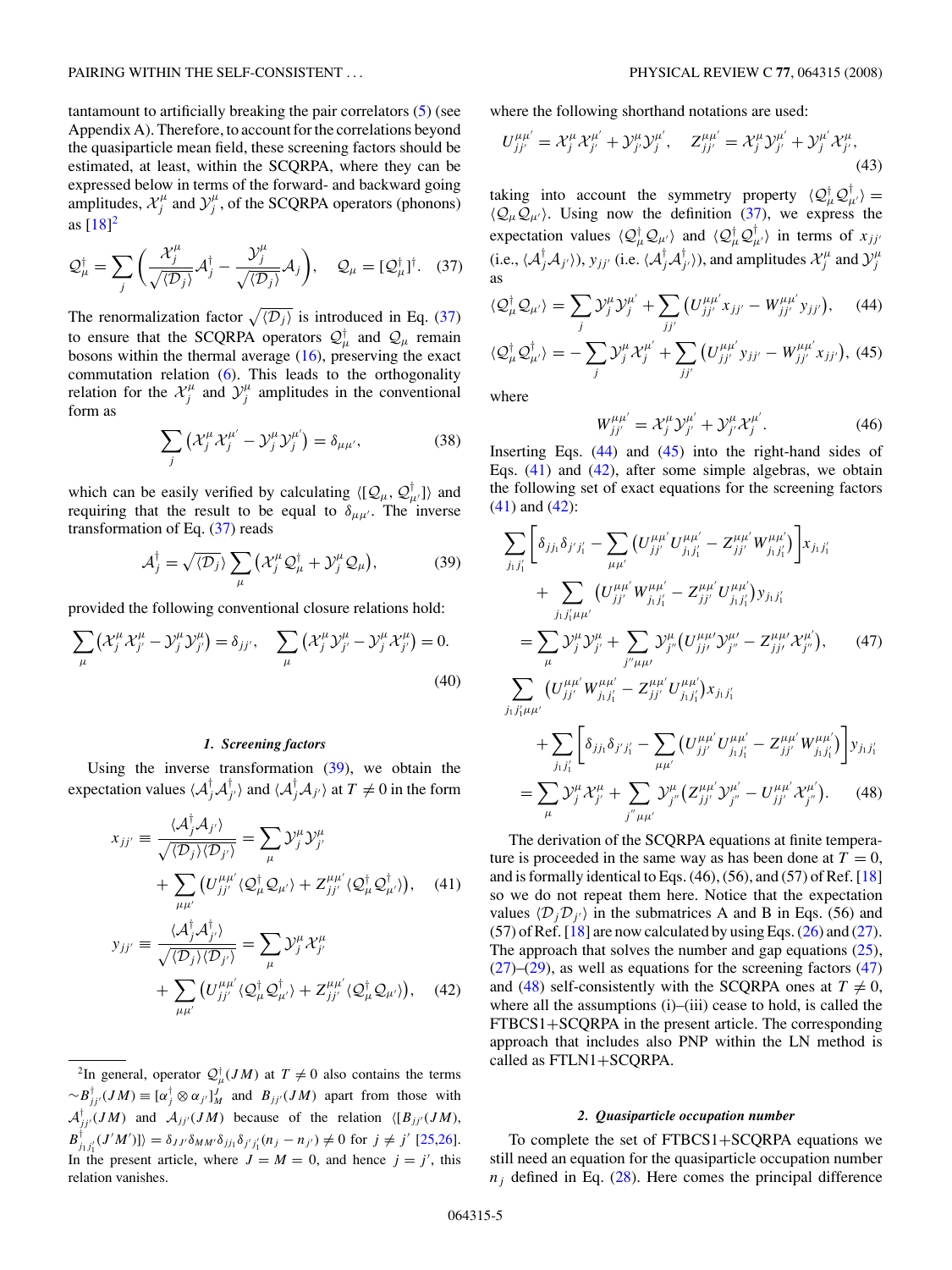<span id="page-5-0"></span>of the FTBCS1+SCQRPA compared to the zero-temperature SCQRPA since  $n_i$  should be calculated self-consistently from the SCQRPA taking into account dynamic coupling between quasiparticles and SCQRPA phonons at  $T \neq 0$  in an infinite hierarchy of algebraic equations. The quasiparticle propagator found as the formal solution of this hierarchy of equations is different from that for free quasiparticles by the mass operator, which reflects the effects of coupling to complex configurations. Since the latter cannot be treated exactly, approximations have to be made to close the hierarchy. Following the same line as in Ref. [\[17\]](#page-13-0), we derive in this section a set of equations for the quasiparticle propagator and quasiparticle occupation number  $n_j$  at  $T \neq 0$  by using the method of double-time Green's functions [\[27,28\]](#page-13-0). To close the hierarchy of equations, we lower the order of double-time Green's functions by applying the standard decoupling approximation introduced by Bogoliubov and Tyablikov [\[27,28\]](#page-13-0).

By noticing that the only term in the quasiparticle Hamiltonian [\(3\)](#page-1-0) that cannot be taken into account within either the BCS theory or the SCQRPA is the sum containing  $g_j(j')$  functionals, we effectively rewrite Hamiltonian  $\mathcal H$  in Eq.  $(15)$  as

$$
H_{\text{eff}} = \sum_{j} (b'_{j} + \sum_{j'} q_{jj'} \mathcal{N}_{j'}) \mathcal{N}_{j} + \sum_{\mu} \omega_{\mu} \mathcal{Q}_{\mu}^{\dagger} \mathcal{Q}_{\mu}
$$

$$
+ \sum_{j\mu} V_{j}^{\mu} \mathcal{N}_{j} (\mathcal{Q}_{\mu}^{\dagger} + \mathcal{Q}_{\mu}). \tag{49}
$$

The first sum at the right-hand side of this representation describes the part of the quasiparticle Hamiltonian [\(3\)](#page-1-0), which cannot be expressed in terms of phonon operators [\(37\)](#page-4-0). Within the BCS theory, where the part containing  $q_{jj'}$  does not contribute whereas the term  $\sim$   $Gv_j^4$  and the QNF are neglected, one obtains  $b'_j = E_j$ . In this case, this sum corresponds to the quasiparticle mean field. The second sum describes the SCQRPA Hamiltonian after solving the SCQRPA equations, which give the amplitudes  $\mathcal{X}^{\mu}_j$ ,  $\mathcal{Y}^{\mu}_j$ , and the SCQRPA energies  $\omega_{\mu}$ . The last sum represents the coupling between the quasiparticle and phonon fields, which is left out from the BCS (FTBCS1) and the QRPA (SCQRPA). This sum is rewritten here in terms of  $\mathcal{N}_j$  and SCQRPA operators by using the inverse transformation [\(39\)](#page-4-0). The vertex  $V_j^{\mu}$  obtained after this transformation has the form

$$
V_j^{\mu} = \sum_{j'} g_j(j') \sqrt{\langle \mathcal{D}_{j'} \rangle} \Big(\mathcal{X}_{j'}^{\mu} + \mathcal{Y}_{j'}^{\mu}\Big). \tag{50}
$$

Given that  $\mathcal{N}_j$  commutes with  $\mathcal{Q}_\mu^{\dagger}$  within the SCQRPA, such effective representation of the quasiparticle Hamiltonian causes no double counting between the first two sums at the right-hand side of Eq. (49), but becomes convenient for the derivation of the quasiparticle Green's function, which includes the coupling to SCQRPA modes, because the first sum is activated only in the quasiparticle space, whereas the second sum functions only in the phonon space.

Following closely the procedure described in Section 8.1 of Ref. [\[28\]](#page-13-0), we introduce the double-time retarded Green's functions, which describe

(i) *The quasiparticle propagation*:

$$
G_j(t - t') = \langle \langle \alpha_j(t); \alpha_j^{\dagger}(t') \rangle \rangle, \tag{51}
$$

(ii) *Quasiparticle-phonon coupling*:

$$
\Gamma_{j\mu}^-(t - t') = \langle \langle \alpha_j(t) \mathcal{Q}_{\mu}(t); \alpha_j^\dagger(t') \rangle \rangle,
$$
  
\n
$$
\Gamma_{j\mu}^+(t - t') = \langle \langle \alpha_j(t) \mathcal{Q}_{\mu}^\dagger(t); \alpha_j^\dagger(t') \rangle \rangle.
$$
\n(52)

The magnetic quantum number *m* in  $\alpha_{jm}^{\dagger}$  and  $\alpha_{jm}$  is omitted hereafter for simplicity as the results below do not depend on  $m$ . The definitions  $(51)$  and  $(52)$  use the standard notation  $G_r(t - t') = \langle \langle A(t), B(t') \rangle \rangle \equiv -i\theta(t - t') \langle [A(t), B(t')] \rangle$ for the double-time retarded Green's function  $G_r(t - t')$  built from operators  $A(t)$  at time *t* and  $B(t')$  at time *t'*. The advantage of using the double-time retarded Green's function is that this type of Green's function can be analytically continued into the complex energy plane. The imaginary part of the mass operator in this analytic continuation corresponds to the quasiparticle damping caused by the quasiparticle-phonon coupling. This method is free from any constraints of perturbation theory.

Applying the standard method of deriving the equation of motion for the double-time Green's function, namely,

$$
i\frac{\partial G_r(t-t')}{\partial t} = \delta(t-t') \langle [A(t), B(t)]_{\pm} \rangle
$$
  
 
$$
+ \langle \langle [A(t), H(t)]; B(t') \rangle \rangle, \qquad (53)
$$

to the Green's functions  $(51)$  and  $(52)$  with the effective Hamiltonian (49), we find for them a set of three exact equations

$$
i\frac{\partial G_j(t-t')}{\partial t} = \delta(t-t') + \tilde{E}_j G_j(t-t')
$$

$$
+ \sum_{\mu} V_j^{\mu} [\Gamma_{j\mu}^-(t-t') + \Gamma_{j\mu}^+(t-t')],
$$
(54)

$$
i\frac{\partial \Gamma_{j\mu}^-(t-t')}{\partial t} = (\tilde{E}_j + \omega_\mu) \Gamma_{j\mu}^-(t-t') + \sum_{\mu'} V_j^{\mu'}\n\times \langle \langle \alpha_j(t) [\mathcal{Q}_{\mu'}^\dagger(t) + \mathcal{Q}_{\mu'}(t)] \mathcal{Q}_{\mu}(t); \alpha_j^\dagger(t') \rangle \rangle\n+ \sum_{j'} V_{j'}^{\mu} \langle \langle \alpha_j(t) \mathcal{N}_{j'}(t); \alpha^\dagger(t') \rangle \rangle, \qquad (55)
$$

$$
i\frac{\partial \Gamma_{j\mu}^{+}(t-t')}{\partial t} = (\tilde{E}_{j} - \omega_{\mu})\Gamma_{j\mu}^{+}(t-t') + \sum_{\mu'} V_{j}^{\mu'}\langle\langle\alpha_{j}(t)\rangle
$$

$$
\times \left[\mathcal{Q}_{\mu'}^{\dagger}(t) + \mathcal{Q}_{\mu'}(t)\right]\mathcal{Q}_{\mu}^{\dagger}(t); \alpha_{j}^{\dagger}(t')\rangle\rangle
$$

$$
- \sum_{j'} V_{j'}^{\mu}\langle\langle\alpha_{j}(t)\mathcal{N}_{j'}(t); \alpha^{\dagger}(t')\rangle\rangle, \qquad (56)
$$

where

$$
\tilde{E}_j = b'_j + q_{jj}.\tag{57}
$$

The last two equations, Eqs.  $(55)$  and  $(56)$ , from this set contain higher-order Green's functions, which should be decoupled so that the set can be closed. Following the method proposed by Bogoliubov and Tyablikov [\[27\]](#page-13-0), we decouple the higher-order Green's functions at the right-hand side of Eqs. (55) and (56)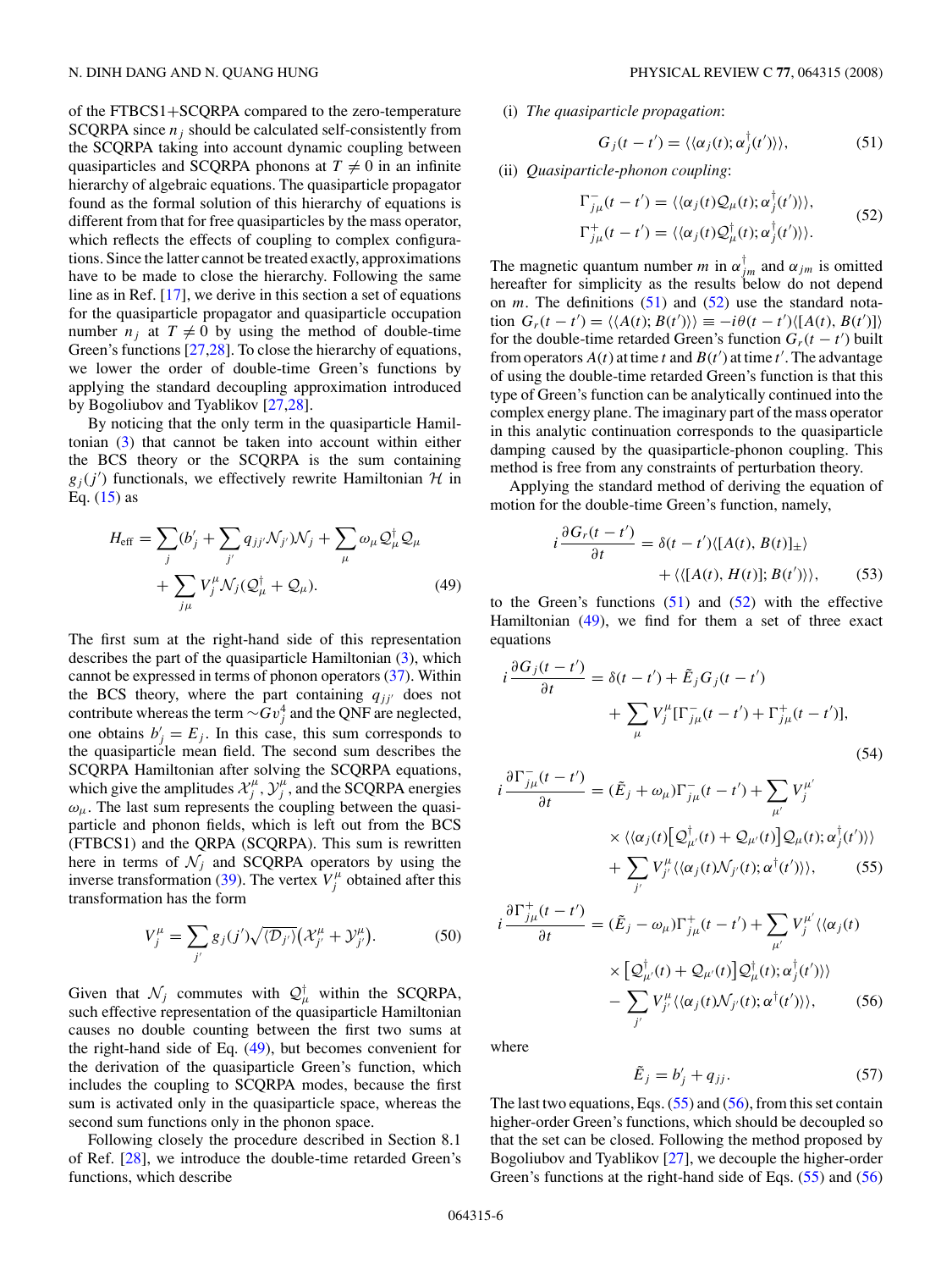<span id="page-6-0"></span>by pairing off operators referring to the same time, namely,

$$
\langle \langle \alpha_j(t)[\mathcal{Q}^{\dagger}_{\mu'}(t) + \mathcal{Q}_{\mu'}(t)]\mathcal{Q}_{\mu}(t); \alpha_j^{\dagger}(t') \rangle \rangle \simeq \delta_{\mu\mu'} \nu_{\mu} G_j(t - t'),
$$
  

$$
\langle \langle \alpha_j(t)[\mathcal{Q}^{\dagger}_{\mu'}(t) + \mathcal{Q}_{\mu'}(t)]\mathcal{Q}^{\dagger}_{\mu}(t); \alpha_j^{\dagger}(t') \rangle \rangle \simeq \delta_{\mu\mu'} (1 + \nu_{\mu})
$$
  

$$
\times G_j(t - t'),
$$
  

$$
\langle \langle \alpha_j(t) \mathcal{N}_{j'}(t); \alpha^{\dagger}(t') \rangle \rangle \simeq \delta_{jj'} (1 - n_j)
$$
  

$$
\times G_j(t - t').
$$
 (58)

As the result of this decoupling, Eqs. [\(55\)](#page-5-0) and [\(56\)](#page-5-0) become

$$
i\frac{\partial\Gamma_{j\mu}^-(t-t')}{\partial t} = (\tilde{E}_j + \omega_\mu)\Gamma_{j\mu}^-(t-t')
$$
  
+ 
$$
V_j^\mu(1 - n_j + \nu_\mu)G_j(t-t'), \quad (59)
$$

$$
i\frac{\partial \Gamma_{j\mu}^+(t-t')}{\partial t} = (\tilde{E}_j - \omega_\mu) \Gamma_{j\mu}^+(t-t')
$$
  
+ 
$$
V_j^\mu(n_j + \nu_\mu) G_j(t-t').
$$
 (60)

Taking the the Fourier transforms of Eqs.  $(54)$ ,  $(59)$ , and  $(60)$ into the (complex) energy variable *E*, one obtains three equations for three Green's functions  $G_j(E)$ ,  $\Gamma_{j\mu}^-(E)$ , and  $\Gamma^+_{j\mu}(E)$ . Eliminating two functions  $\Gamma^{\pm}_{j\mu}(E)$  by expressing them in terms of  $G_j(E)$  and inserting the results obtained into the equation for  $G_i(E)$ , we find the final equation for the quasiparticle Green's function  $G_i(E)$  in the form

$$
G_j(E) = \frac{1}{2\pi} \frac{1}{E - \tilde{E}_j - M_j(E)},
$$
(61)

where the mass operator  $M_i(E)$  is given as

$$
M_j(E) = \sum_{\mu} (V_j^{\mu})^2 \left[ \frac{1 - n_j + v_{\mu}}{E - \tilde{E}_j - \omega_{\mu}} + \frac{n_j + v_{\mu}}{E - \tilde{E}_j + \omega_{\mu}} \right].
$$
\n(62)

In the complex energy plane  $E = \omega \pm i\varepsilon$  ( $\omega$  real), the mass operator  $(62)$  can be written as

$$
M_j(\omega \pm i\varepsilon) = M_j(\omega) \mp i\gamma_j(\omega), \tag{63}
$$

where

$$
M_j(\omega) = \sum_{\mu} (V_j^{\mu})^2 \left[ \frac{(1 - n_j + v_{\mu})(\omega - \tilde{E}_j - \omega_{\mu})}{(\omega - \tilde{E}_j - \omega_{\mu})^2 + \varepsilon^2} + \frac{(n_j + v_{\mu})(\omega - \tilde{E}_j + \omega_{\mu})}{(\omega - \tilde{E}_j + \omega_{\mu})^2 + \varepsilon^2} \right],
$$
(64)

$$
\gamma_j(\omega) = \varepsilon \sum_{\mu} \left(V_j^{\mu}\right)^2 \left[\frac{1 - n_j + \nu_{\mu}}{(\omega - \tilde{E}_j - \omega_{\mu})^2 + \varepsilon^2} + \frac{n_j + \nu_{\mu}}{(\omega - \tilde{E}_j + \omega_{\mu})^2 + \varepsilon^2}\right].
$$
\n(65)

The spectral intensity  $J_i(\omega)$  of quasiparticles is found from the relation

$$
G_j(\omega + i\varepsilon) - G_j(\omega - i\varepsilon) = -i J_j(\omega)(e^{\beta \omega} + 1), \quad (66)
$$

and has the final form as [\[27,28\]](#page-13-0)

$$
J_j(\omega) = \frac{1}{\pi} \frac{\gamma_j(\omega)(e^{\beta \omega} + 1)^{-1}}{[\omega - \tilde{E}_j - M_j(\omega)]^2 + \gamma_j^2(\omega)}.
$$
 (67)

Using Eq. (67), we find the quasiparticle occupation number  $n_j$  as the limit  $t = t'$  of the correlation function

$$
\langle \alpha_j^{\dagger}(t')\alpha_j(t) \rangle = \int_{-\infty}^{\infty} J_j(\omega) e^{-i\omega(t-t')} dt.
$$
 (68)

The final result reads

$$
n_j = \frac{1}{\pi} \int_{-\infty}^{\infty} \frac{\gamma_j(\omega)(e^{\beta \omega} + 1)^{-1}}{[\omega - \tilde{E}_j - M_j(\omega)]^2 + \gamma_j^2(\omega)} d\omega.
$$
 (69)

In the limit of small quasiparticle damping  $\gamma_i(\omega) \to 0$ , the spectral intensity  $J_i(\omega)$  becomes a  $\delta$ -function, and  $n_i$  can be approximated with the Fermi-Dirac distribution  $[\exp(\beta E_j')]$  $1]^{-1}$  at  $\gamma_j(E'_j) \to 0$ , where  $E'_j$  is the solution of the equation for the pole of the quasiparticle Green's function  $G_i(\omega)$ , namely  $E'_{j} - \tilde{E}_{j} - M_{j}(E'_{j}) = 0$ , whereas the quasiparticle damping at  $\omega = E'_j$  due to quasiparticle-phonon coupling is given by  $\gamma_j(E'_j)$ .

We have derived a closed set of Eqs.  $(64)$ ,  $(65)$ , and  $(69)$  for the energy shift  $M_j$ , damping  $\gamma_j$ , and occupation number  $n_j$ of quasiparticles. They should be solved self-consistently with the SCQRPA equations at  $T \neq 0$  where the screening factors are calculated from Eqs. [\(47\)](#page-4-0) and [\(48\)](#page-4-0). The quasiparticle occupation number  $n_j$  obtained in this way is used to determine the pairing gap from Eq. [\(29\)](#page-2-0). These equations form the complete set of the FTBCS1+SCQRPA equations for the pairing Hamiltonian [\(1\)](#page-1-0), where the dynamic effect of quasiparticle-phonon coupling is self-consistently taken into account in the calculation of quasiparticle occupation numbers.

### **III. ANALYSIS OF NUMERICAL RESULTS**

### **A. Ingredients of calculations**

We test the developed approach by carrying out numerical calculations within a schematic model as well as realistic single-particle spectra. For the schematic model, we employ the Richardson model having  $\Omega$  doubly-folded equidistant levels with the number  $\Omega$  of levels equal to that of particles, N. This particle-hole symmetric case is called the half-filled one as in the absence of the pairing interaction  $(G = 0)$ , all the lowest  $\Omega/2$  levels are occupied by *N* particles with 2 particles on each level. The level distance is taken to be 1 MeV to have the single particle energies  $\epsilon_i = j$  MeV with  $j = 1, \ldots, \Omega$ . The results of calculations carried out within the FTBCS1, FTLN1, FTBCS1+SCQRPA, and FTLN1+SCQRPA at various *N* and *G* will be analyzed. As this model can be solved exactly [\[29\]](#page-13-0), for the sake of an illustrative example, we will compare the predictions by these approximations with the exact results obtained for  $N = 10$  and  $G = 0.4$  MeV after extending the latter to finite temperature. Such extension is carried out by averaging the exact eigenvalues over the canonical ensemble of *N* particles [\[14\]](#page-13-0).

For the test in realistic nuclei, <sup>56</sup>Fe and <sup>120</sup>Sn, the neutron single-particle spectra for the bound states are obtained within the Woods-Saxon potentials at  $T = 0$ , and kept unchanged as *T* varies. The parameters of the Woods-Saxon potential for <sup>120</sup>Sn take the following values:  $V = -42.5$  MeV,  $V_{\text{ls}} =$  $16.7 \text{ MeV}, a = a_{\text{ls}} = 0.7 \text{ fm}, R = 6.64 \text{ fm}, \text{and } R_{\text{ls}} = 6.46 \text{ fm}.$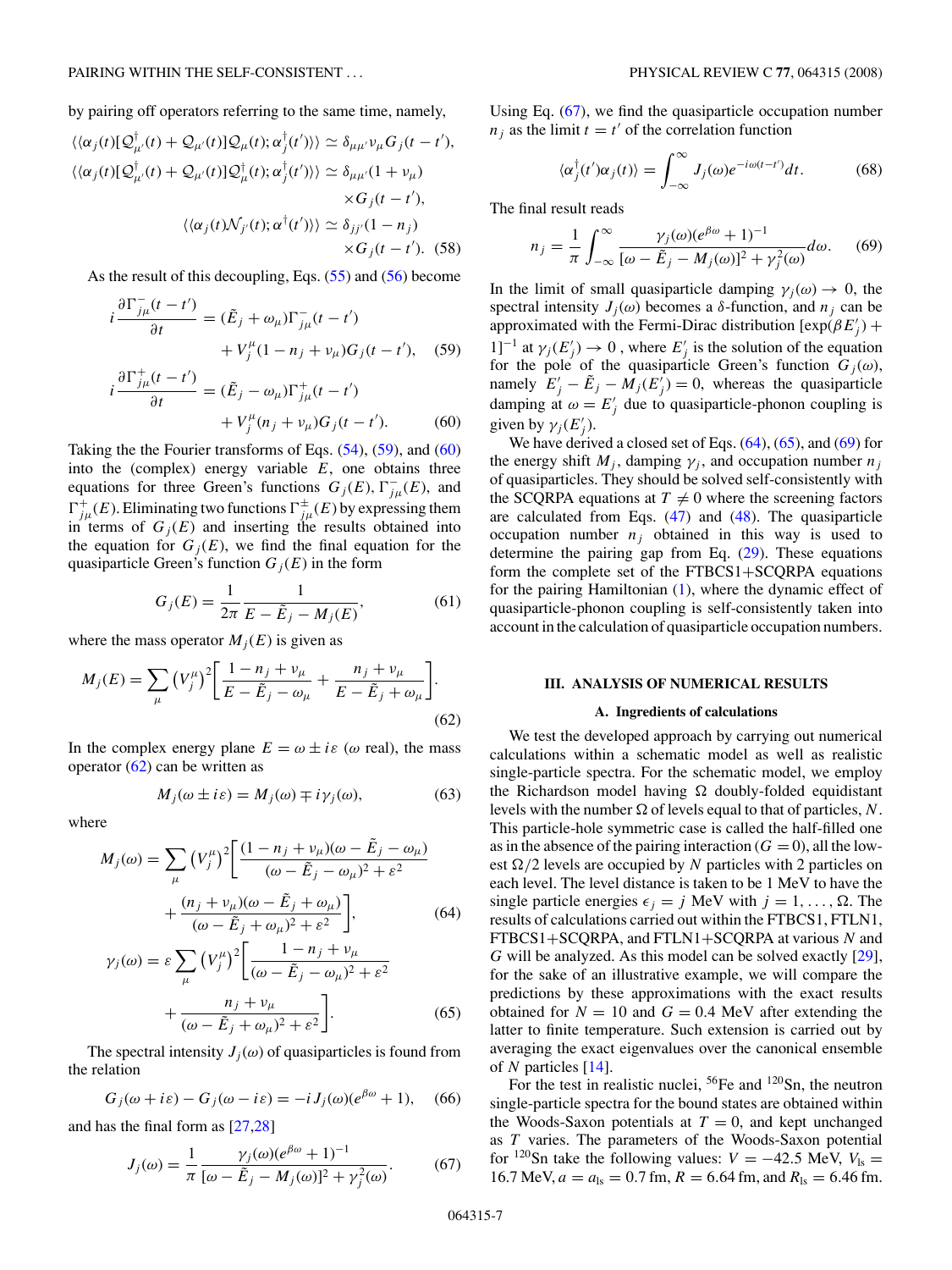<span id="page-7-0"></span>The full neutron spectrum for  $120$ Sn spans an energy interval from around  $-37$  to 7.5 MeV for <sup>120</sup>Sn. From this spectrum the calculations use all 22 bound orbitals with the top bound orbital,  $1i_{13/2}$ , at energy of  $-0.478$  MeV. For <sup>56</sup>Fe, as we would like to compare the results of our approach with the predictions by the finite-temperature quantum Monte Carlo (FTQMC) method reported in Ref. [\[30\]](#page-13-0), the same single-particle energies from Table I of Ref.  $[30]$  for <sup>56</sup>Fe and the same values for G therein are used in calculations. Given the large number of results reported in Ref. [\[30\]](#page-13-0), we choose to show here only one illustrative example for the *pf* shell.

The main quantities under study in the numerical analysis are the level-weighted gap

$$
\bar{\Delta} = \frac{\sum_{j} \Omega_{j} \Delta_{j}}{\Omega_{j}},\tag{70}
$$

total energy  $\mathcal{E} = \langle H \rangle$ , and heat capacity  $C = \frac{\partial \mathcal{E}}{\partial T}$ . By using PNP within the LN method, the total energy has an additional term due to particle-number fluctuations  $\Delta N^2$  [\[23\]](#page-13-0), namely,

$$
\mathcal{E}^{\text{LNI}} = \langle H \rangle - \lambda_2 \Delta N^2, \quad \Delta N^2 = \langle \hat{N}^2 \rangle - N^2. \tag{71}
$$

Within the FTLN1, the particle-number fluctuations  $\Delta N^2$ consist of the quantal fluctuation,  $\Delta N_{\text{QF}}^2$ , and statistical one,  $\Delta N_{\rm SF}^2$ , which are calculated following Eqs. (16) and (17) in Ref. [\[31\]](#page-13-0), respectively. Within the FTLN1+SCQRPA, a term  $\delta N_{\rm SC}$  due to the screening factors should be added, so that

$$
\Delta N^2 = \Delta N_{\rm QF}^2 + \Delta N_{\rm SF}^2 + \delta N_{\rm SC},
$$
  
\n
$$
\delta N_{\rm SC} = 8 \sum_{jj'} \sqrt{\Omega_j \Omega_{j'}} u_j v_j u_{j'} v_{j'} [\langle A_j^{\dagger} A_{j' \neq J}^{\dagger} \rangle + \langle A_j^{\dagger} A_{j'} \rangle].
$$
\n(72)

The integration in Eq.  $(69)$  is carried out within the energy interval  $-\omega$ <sub>L</sub>  $\leq \omega \leq \omega$ <sub>L</sub> with  $\omega$ <sub>L</sub> = 100 MeV and a mesh point  $\Delta \omega \leq 0.02$  MeV. Since the integration limit is finite, the integral [\(69\)](#page-6-0) is normalized by  $\int_{-\omega_L}^{\omega_L} J_j(\omega) [\exp(\beta \omega) + 1] d\omega$ . The results obtained within the FTBCS1+SCQRPA

(FTLN1+SCQRPA) by using a smearing parameter  $\varepsilon \leq$ 0*.*2 MeV [in calculating the mass operator [\(64\)](#page-6-0) and quasiparticle damping [\(65\)](#page-6-0)] are analyzed. They remain practically the same with varying *ε* up to around 0.5 MeV.

### **B. Results within Richardson model**

### *1. Effect of quasiparticle-number fluctuation*

It is well known that, below a critical value  $G_c$  of the pairing interaction parameter, the conventional BCS theory has only a trivial solution ( $\Delta = 0$ ). At  $G > G_c$ , the FTBCS gap decreases with increasing *T* up to a critical value of  $T = T_c$ , where it collapses, and the system undergoes a sharp SN-phase transition. The behavior of the pairing gap within the FTBCS1 theory can be inferred from Eq.  $(31)$ . As a matter of fact, the increase of the QNF  $\delta \mathcal{N}_j^2$  with *T* leads to an increase of  $\tilde{G}_j$ , whose consequences are qualitatively different depending on the magnitude of *G* and particle number *N*. These features can be seen in Fig. 1, where the level-weighted pairing gaps  $\overline{\Delta}$  obtained within the FTBCS1 theory at various values of the pairing interaction parameter *G* for several particle numbers are displayed as functions of temperature  $T$ . They can be classified in three regions below.

In the region of strong coupling,  $G \gg G_c$ , where the BCS equations have nontrivial solutions at  $T = 0$ , and  $\delta \mathcal{N}_j^2$  is sufficiently large so that  $\tilde{G}_i \gg G$ , the gap  $\Delta_i$  in Eq. [\(31\)](#page-3-0) never collapses since whenever  $T$  reaches the value  $T_c$  where the BCS gap obtained with parameter *G* collapses, the gap  $\Delta_i$  is always positive given  $\tilde{G}_i \gg G$  with a renormalized critical temperature  $\tilde{T}_c \gg T_c$ . In this way, the sharp SNphase transition never occurs as  $\Delta_j$  remains always finite at  $T_c \le T \ll \tilde{T}_c$  with  $\tilde{T}_c$  continuously becoming larger with *T*. If *G* is sufficiently large the QNF may become so large at high *T* that the level-dependent part  $\delta \Delta_i$  in Eqs. [\(29\)](#page-2-0) and [\(30\)](#page-2-0) starts to dominate and the total gap  $\Delta_i$  will even increase with *T*. This effect is stronger when the particle number is smaller. As



FIG. 1. (Color online) Level-weighted pairing gaps  $\bar{\Delta}$  obtained within the FTBCS1 as functions of temperature *T* at various values of pairing interaction parameter *G* (in MeV) indicated by the figures near the lines for several values of particle number *N*. Open circles on the axes of abscissas in panels (a) and (b) mark the values  $T_1$  of temperature, where the FTBCS1 gap turns finite at low *G*. Full circles denote temperature  $\tilde{T}_c$ , where the gap vanishes, and  $T_2$ , where it reappears.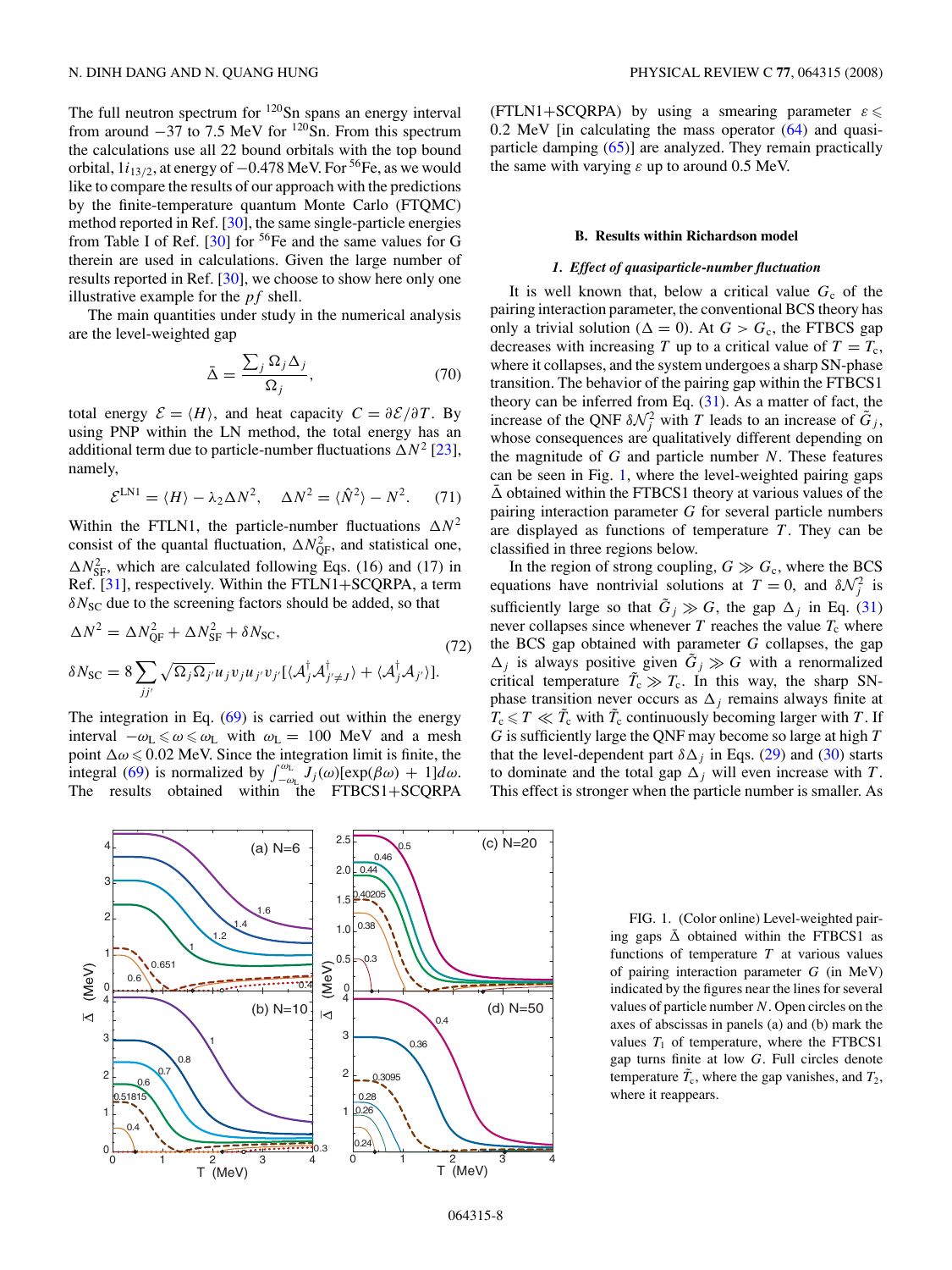seen in Fig. [1,](#page-7-0) in contrast to the FTBCS gap, which collapses at  $T_c$ , the FTBCS1 gaps shown as the thick solid lines are always finite. For  $N \geqslant 6$ , the gaps decrease monotonously as  $T$ increases up to  $T = 4$  MeV. This feature qualitatively agrees with the findings within alternative approaches to thermal fluctuations mentioned in the Introduction.

In the region of weak coupling,  $G \leq G_c$ , where the pairing gap is zero at  $T = 0$ , the increase of  $\tilde{G}_j$  with *T* makes it becomes significantly greater than  $G_c$  at a certain  $T = T_1$ , allowing a nontrivial solution of the gap equation. This feature is demonstrated by the dotted lines in Figs.  $1(a)$  and  $1(b)$ , where  $T_1$  ( $> 2$  MeV) is marked by an open circle. Since the difference between the FTBCS1 gap  $\Delta_i$  and the conventional FTBCS one,  $\Delta$ , is the gap  $\delta \Delta_i$  in Eqs. [\(29\)](#page-2-0) and [\(30\)](#page-2-0), which arises because of the QNF  $\delta \mathcal{N}_j^2$ , it is obvious that the finite gap at  $T \ge T_1$  is assisted by the QNF.

In the transitional region, where *G* is slightly larger than  $G_c$ , it may happens that, although  $\delta N_j^2$  increases with *T*, it is still too small so that  $\tilde{G}_i$  is only slightly larger than  $G$ , and so is  $\tilde{T}_c$  compared to  $T_c$ . As a result, the gap collapses at  $T = \tilde{T}_c$ which is slightly larger than  $T_c$ . As  $T$  increases further, the mechanism of the weak-coupling region is in effect, which leads to the reappearance of the gap at  $T = T_2 > \tilde{T}_c$ . In Fig. [1,](#page-7-0) these values  $\tilde{T}_{c}$  and  $T_{2}$  are denoted by full circles on the axes of absiccas for  $N = 6, 10, 20, 50$  with  $G = 0.6, 0.4, 0.3$ , and 0.24 MeV, respectively. With increasing *G*, it is seen that  $\tilde{T}_c$  increases whereas  $T_2$  decreases so that at a certain  $G$  these two temperatures coalesce. The value  $G_M$  where  $\tilde{T}_c = T_2 = T_M$  is found to be 0.651, 0.51815, 0.40205, and 0.3095 MeV for  $N = 6$ , 10, 20, and 50, respectively, i.e., decreases with increasing *N*. The gap obtained with  $G = G_M$ is seen decreasing with increasing  $T$  from 0 to  $T_M$ , where it becomes zero. Starting from  $T_M$  the gap increases again with *T*. The value  $T_M$  is found increasing with *T* from  $T_M \simeq$ 1.2 MeV for  $N = 6$  to  $T_M \simeq 1.7$  MeV for  $N = 50$ . At  $G > G_M$ the gap remains finite at any value of *T* . For small *N*, the strong QNF even leads to an increase of the gap with *T* at high *T* as seen in the cases with  $N = 6$ , and  $G_M < G \le 1.2$  MeV. With increasing *N* the high-*T* tail of the gap gets depleted, showing how the QNF weakens at large *N*.

The curious behavior of the level-weighted gap at weak coupling, where it appears at a certain  $T = T_1$ , and in the transitional region, where it collapses at  $\tilde{T}_{c}$  and reappears at



*T*2, may have been caused by the well-known inadequacy of the BCS approximation (and BCS-based approaches) for weak pairing  $[32]$ . Even at  $T = 0$ , Ref. [\[29\]](#page-13-0) has shown that, whereas the exact solution predicts a condensation energy of almost 2 MeV in the doubly-closed shell <sup>48</sup>Ca, the BCS gives a normal Fermi-gas solution with zero pairing energy. It is expected that a proper PNP such as the number-projected HFB approach in Ref. [\[33\]](#page-13-0), if it can be practically extended to  $T \neq 0$ , will eventually smooth out the transition points  $T_1$  as well as  $\tilde{T}_c$ and  $T_2$  in Fig. [1.](#page-7-0)

To have an insight into the source that causes the high-*T* tail of the FTBCS1 gap we plot in Fig. 2 the examples for the levelweighted gaps  $\overline{\Delta}$  [\(70\)](#page-7-0) along with the level-dependent gaps  $\Delta$ <sub>*j*</sub> [\(29\)](#page-2-0), which are obtained for *N* = 20 and *G* = 0.44 MeV. It is seen from this figure that the level-independent part (quantal component)  $\Delta$  of the gap [dashed lines in Fig. 2(b)] also has a high-*T* tail although it is much depleted compared to the total gap  $\Delta_i$ , which includes the level-dependent part  $\delta\Delta_i$ . This figure also reveals that the QNF has the strongest effect on the levels closest to the Fermi surface, which are the 10th and 11th levels. In this figure, the results for the 11th level are not showed as they coincide with those for the 10th one due to the particle-hole symmetry, which is well preserved within the FTBCS1. For the rest of levels, the effect of QNF is much weaker. With increasing the particle number *N*, the number of levels away from the Fermi surface becomes larger, whose contribution in the gap  $\bar{\Delta}$  outweighs that of the levels closest to the Fermi surface. This explains why the high-*T* tail of the level-weighted gap  $\bar{\Delta}$  is depleted at large *N*. When *N* becomes very large, this tail practically vanishes as the total effect of QNF becomes negligible. In this limit, the temperature dependence of the pairing gap approaches that predicted by the standard BCS theory, which is well valid for infinite systems.

#### *2. Corrections due to particle-number projection and SCQRPA*

Shown in Fig. [3](#page-9-0) are the level-weighted pairing gaps  $\bar{\Delta}$ , total energies  $\mathcal{E}$ , and heat capacities  $C$ , obtained within the FTBCS, FTBCS1, FTLN1, FTBCS1+SCQRPA, and FTLN1+SCQRPA for the systems with  $N = 10(G =$ 0.4 MeV) and  $N = 50(G = 0.3 \text{ MeV})$ . As we want to see the effect of QNF for the case with small  $\Delta(T = 0)$  without any phase transition points at  $\tilde{T}_c$  and  $T_2$ , we choose to neglect,

> pairing gap  $\Delta_i$  [\(29\)](#page-2-0) and level-weighted pairing gap  $\bar{\Delta}$  [\(70\)](#page-7-0) obtained within the FTBCS1 as functions of temperature *T* for  $N = 20$  and  $G = 0.44$  MeV. Thick solid lines represent the level-weighted gaps  $\bar{\Delta}$ . Thin solid lines denote the level-dependent gaps  $\Delta_i$  corresponding to the *j* th orbitals, whose level numbers *j* are marked at the lines. Dashed and dotted lines stand for the level-independent part (quantal component),  $\Delta$ , and the level-dependent one (thermal component),  $\delta \Delta_i$ , of the FTBCS1 gap  $\Delta_j$  [\(29\)](#page-2-0), respectively.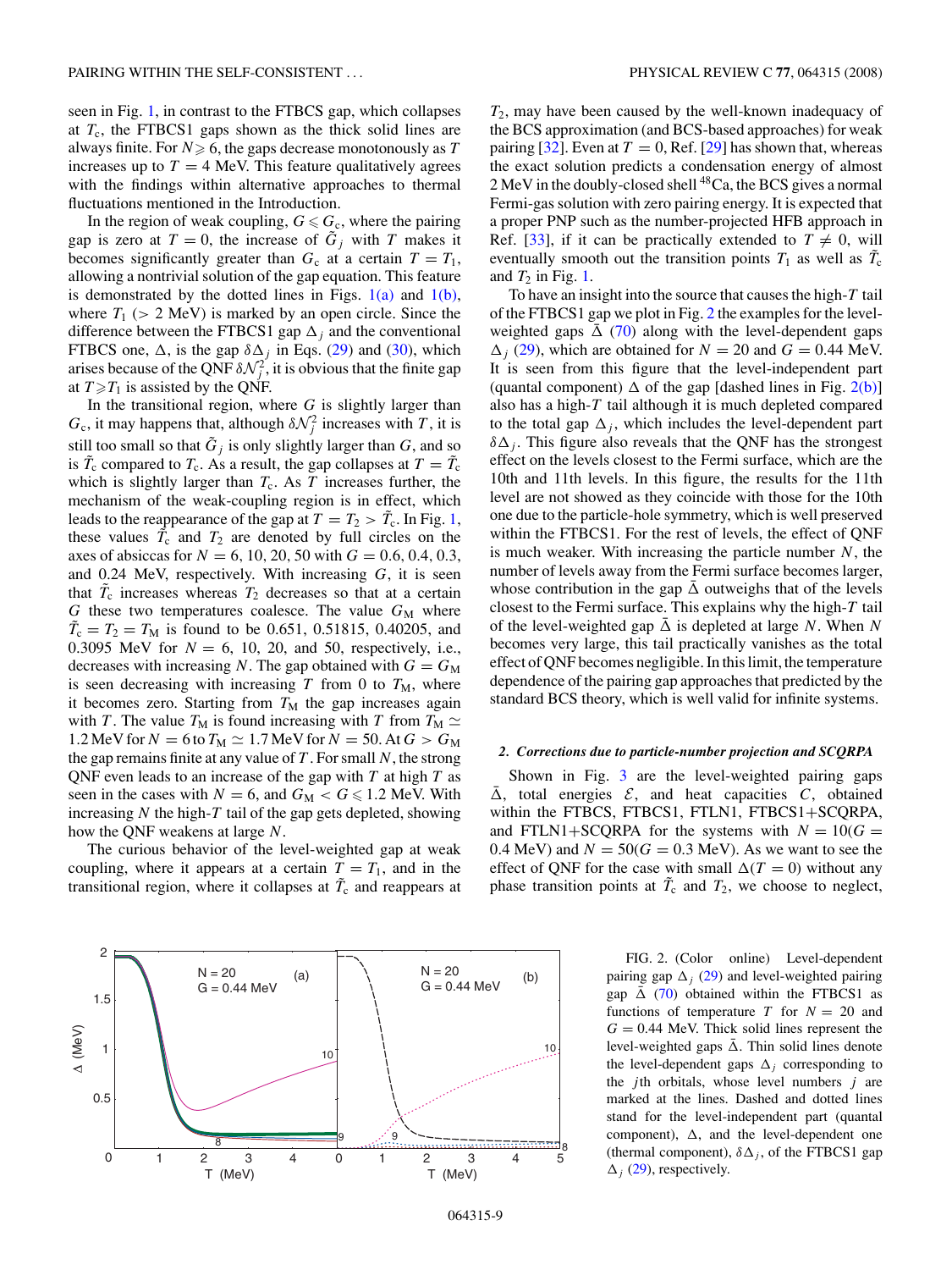<span id="page-9-0"></span>

FIG. 3. (Color online) Levelweighted pairing gaps (a), (d), total energies (b), (e), and heat capacities (c), (f) as functions of temperature *T*, obtained for  $N = 10$  $[(a)-(c)]$ , and  $N = 50$   $[(d)-(f)]$ . The dotted, thin solid, and thick solid lines show the FTBCS, FTBCS1, and FTBCS1+SCQRPA results, respectively. The predictions by the FTLN1 and FTLN1+SCQRPA are presented by the thin and thick dashed lines, respectively. The dash-dotted lines in (a)–(c) denote the exact results. The calculations of the mass operator and quasiparticle damping within the SCQRPA were performed using  $\varepsilon = 0.05$  MeV.

for this particular test, the self-energy term  $-Gv_j^2$  in the single-particle energy. For  $N = 10$ , e.g., this increases the gap at  $T = 0$  by around 14%, to around 0.8 MeV, but the change in the total energy is found to be negligible. Different from the common practice, which usually neglects the terms  $\sim$ −*G* $\sum_{j} \Omega_j v_j^4$  in calculating the total energy  $\mathcal{E}$ , the latter is calculated in the present article by averaging the complete pairing Hamiltonian [\(3\)](#page-1-0). For  $N = 10$  and  $G = 0.4$  MeV, e.g., this causes a shift of total energy down by around 2 MeV (∼8%) and 1 MeV (∼10*.*4%) at *T* = 0 and 4 MeV, respectively.

As has been discussed in Sec. [II C2,](#page-3-0) Fig. 3 demonstrates that, although the LN method significantly improves the agreement between the predictions by the FTBCS1 theory with the exact results for the pairing gap and total energy at low *T* , it fails to do so at  $T \!\geqslant\! T_{\rm c}$ , where all approximated results for the pairing gap coalesce and clearly differ from the exact result (for  $N = 10$ ). The reason is partly due to the fact that, strictly speaking, there is no pairing gap in the exact solution [\[14\]](#page-13-0). The dash-dotted line, representing the exact result in Fig.  $3(a)$ is the effective gap (canonical gap) extracted from the pairing energy. The latter is the difference between the exact total energy and that of the single-particle mean field (Hartre-Fock) energies. The canonical gap includes correlations caused by the fluctuations of the order parameter, only a part of which is taken into account within the FTBCS1 in terms of QNF. It reduces to the BCS pairing gap only within the mean field approximation and the grand canonical ensemble.

The corrections caused by the SCQRPA are found to be significant for small  $N(N = 10)$ , in particular for the pairing gap in the region  $T_c < T < 1.5$  MeV [Fig. 3(a)]. At  $T < T_c$ , the predictions by the FTLN1+SCQRPA are closer to the exact results than those by the FTBCS1+SCQRPA. At  $T > T_c$  both approximations offer nearly the same results. They produce the total energies and heat capacities, which are much closer to the exact values as compared to the FTBCS1 and FTLN1 results, as shown in Figs.  $3(b)$  and  $3(c)$ . What remarkable here is that the SCQRPA correction indeed smears out all the trace of the SN phase transition in the pairing gap as well as energy and heat capacity.

For large  $N(N = 50)$ , the effect of SCQRPA corrections is much smaller, although still visible. It depletes the spike, which is the signature of the SN phase transition around  $T_c$  in the heat capacity, leaving only a broad bump between 0 *<T <* 2 MeV [Fig. 3(f)]. The exact results are not available because, for large particle numbers, one faces technical problems of diagonalizing matrices of huge dimension, all the eigenvalues of which should be included in the partition function to describe correctly the total energy and heat capacity.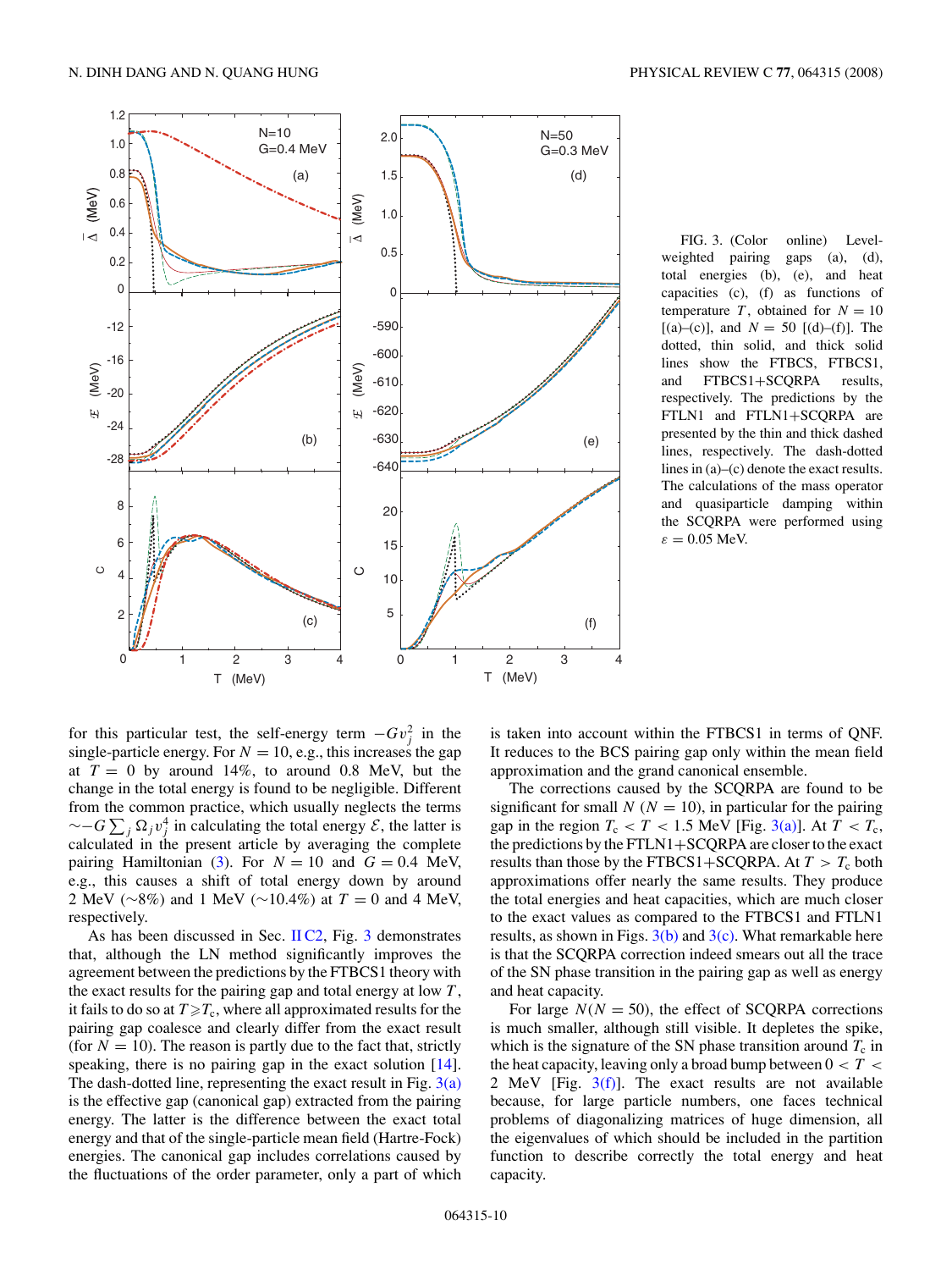### **C. Results by using realistic single-particle spectra**

<span id="page-10-0"></span>The level-weighted gaps, total energies, and heat capacities, obtained for neutrons in 56Fe and 120Sn within the same approximations are displayed as functions of *T* in Fig. 4. The results of calculations for ten neutrons in the  $1f_{7/2}2p_{3/2}2p_{1/2}1f_{5/2}$  shell using  $G = 25/26$  MeV are plotted in Figs.  $4(a) - 4(c)$  as functions of *T* within the same temperature interval as that in Ref. [\[30\]](#page-13-0). They clearly show that the SCQRPA corrections bring the FTBCS1 (FTLN1)+SCQRPA results closer to the predictions by the FTQMC method for the total energy and heat capacity (no results for the pairing gap are available within the FTQMC method in Ref. [\[30\]](#page-13-0)). In heavy nuclei, such as <sup>120</sup>Sn, the effects caused by the SCQRPA corrections are rather small on the pairing gap and total energy. In both nuclei, the pairing gaps do not collapse at  $T = T_c$ , but monotonously decrease with increasing *T* , and the signature of the sharp SN-phase transition seen as a spike at  $T = T_c$ in the heat capacities is strongly smoothed out within the FTBCS1(FTLN1)+SCQRPA.

# **D. Self-consistent and statistical treatments of quasiparticle occupation numbers**

The quasiparticle occupation numbers  $n_i$  as predicted by the FTBCS1 and FTBCS1+SCQRPA for all quasiparticle levels in the system with  $N = 10$ ,  $G = 0.4$  MeV, and for the orbitals within the (50–82) shell in  $^{120}Sn$  (*G* = 0.137 MeV) are shown in Fig. [5](#page-11-0) as functions of *T* . While the *ph* symmetry is preserved within the FTBCS1 ( $n_j = n_j^{\text{FD}}$ ) in the sense that the values for  $n_j^{\text{FD}}$  are identical for the single-particle levels located symmetrically from the Fermi level [compare the dashed lines in Figs.  $5(a)$  and  $5(b)$ ], it is no longer the case after taking into account dynamic coupling to SCQRPA vibrations. This is particularly clear in light systems [see the solid lines in Figs.  $5(a)$  and  $5(b)$ ]. This deviation of  $n_j$  from the Fermi-Dirac distribution of free quasiparticles, however, turns out to be quite small in realistic heavy nuclei, such as  $120$ Sn, as shown in Fig.  $5(c)$ .

# **E. Comparison between FTBCS1 and MBCS**

In Refs. [\[12–15\]](#page-13-0) the MBCS theory has been developed, which also produces a nonvanishing pairing gap at high *T* . Therefore, it is worthwhile to draw a comparison between the MBCS theory and the present one. Both approaches include the same QNF [\(27\)](#page-2-0) as the microscopic source, which smoothes out the sharp SN-phase transition and leads to the high-*T* tail of the pairing gap. This high-*T* tail has been shown to be sensitive to the size of the configuration space in either approach. However,



FIG. 4. (Color online) Levelweighted pairing gaps, total energies, and heat capacities for ten neutrons in the  $1f_{7/2}2p_{3/2}2p_{1/2}1f_{5/2}$  shell of 56Fe and all neutron bound states of <sup>120</sup>Sn as functions of  $T(\varepsilon = 0.1 \text{ MeV})$ . Notations are as in Fig. [3.](#page-9-0) In (b) and (c), the predictions by the finite-temperature quantum Monte Carlo method [\[30\]](#page-13-0) are shown as boxes and crosses with error bars connected by dash-dotted lines.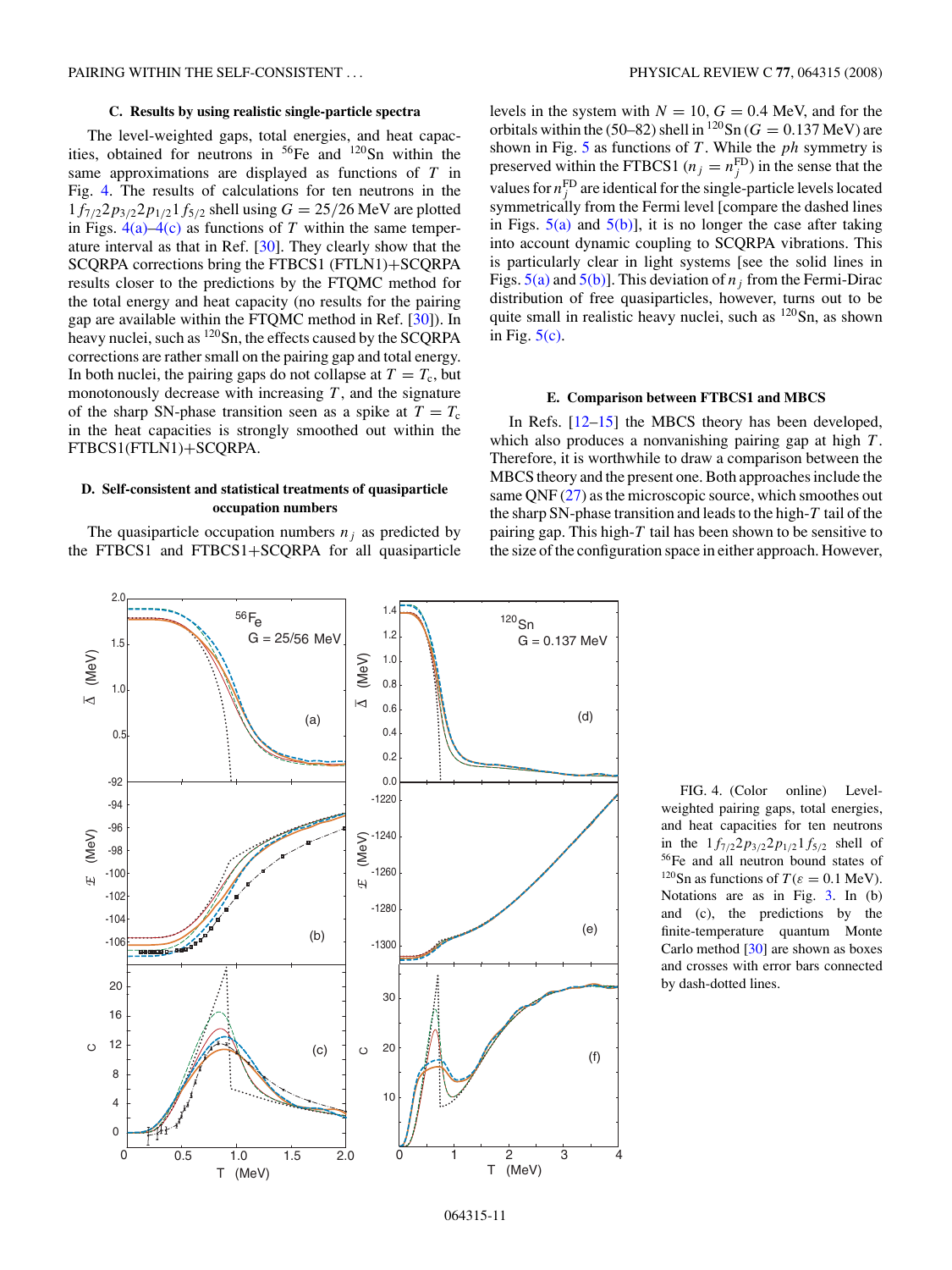<span id="page-11-0"></span>

FIG. 5. (Color online) Quasiparticle occupation numbers for  $N = 10$  with  $G = 0.4$  MeV (a), (b) and <sup>120</sup>Sn with  $G = 0.137$  MeV (c) as functions of *T* . In (a) and (b) the solid lines are predictions within FTBCS1+SCQRPA for the levels numerated by the numbers in the circles starting from the lowest ones. The dashed lines, numerated by the italic numbers, show the corresponding results obtained within the FTBCS1. In (c) predictions for the neutron orbitals of the  $(50–82)$  shell in  $^{120}Sn$ , obtained within the FTBCS1 and FTBCS1+SCQRPA, are shown as the dashed and solid lines, respectively.

due to different assumptions in these two approaches, the functional dependences of  $\delta \Delta_j$  on the QNF  $\delta \mathcal{N}_j^2$  are different. As a result, the FTBCS1 gap is level dependent, whereas the MBCS one is not. The most important advantage of the FTBCS1 over the MBCS theory is that the solution of the FTBCS1 gap equation [\(29\)](#page-2-0) is never negative. Moreover, at moderate and strong couplings, where the FTBCS1 gap is finite, its behavior as a function of temperature bears no singularities in any configuration spaces for any value of  $N \geq 2$ . The MBCS gap, on the other hand, is free from singularities only up to a certain temperature  $T_M$ , which is around  $1.75$  – 2.3 MeV within the Richardson model with  $\Omega = N = 10$  and increases almost linearly with *N* to reach  $T_M \simeq 24$  MeV for  $\Omega = N = 100$  [\[14\]](#page-13-0) (For detail discussions see Refs. [\[14,15\]](#page-13-0) and references therein). However, the mean-field contraction used to factorize the QNF within the FTBCS1 to the form [\(27\)](#page-2-0) may have left out some higher-order fluctuations, which can enhance the total effect of the QNF. It might also be the reason that causes the phase transition temperatures  $T_1$ ,  $\tilde{T}_c$  and  $T_2$  at weak coupling and in the transitional region, discussed in Sec. [III B1.](#page-7-0) Meanwhile, the MBCS theory is based on the strict requirement of restoring the unitarity relation for the generalized single-particle density matrix [\[11\]](#page-13-0), which brings in the QNF  $\delta \mathcal{N}_j^2$  [\(27\)](#page-2-0) without the need of using a mean-field contraction. As a result, the effect of QNF within the MBCS theory is stronger than that predicted within the FTBCS1 and/or FTBCS1+SCQRPA, which can be clearly seen by comparing, e.g., Fig.  $4(d)$  above and Fig. 4 of Ref. [\[11\]](#page-13-0). Whether this means that the secondary Bogoliubov's transformation properly includes or exaggerates the effect of coupling to configurations beyond the quasiparticle mean field within the MBCS theory remains to be investigated. Another question is also open on whether the MBCS theory can be improved by coupling the modified quasiparticles to the modified QRPA vibrations. The answer to these issues may be a subject for future study.

### **IV. CONCLUSIONS**

The present work extends the BCS1+SCQRPA theory, derived in Ref. [\[18\]](#page-13-0) for a multilevel pairing model, to

finite temperature. The resulting FTBCS1+SCQRPA theory includes the effect of QNF as well as dynamic coupling of quasiparticles to pairing vibrations. This theory also incorporates the corrections caused by the particle-number projection within the LN method.

We have carried out a thorough test of the developed approach within the Richardson model as well as two realistic nuclei, 56Fe and 120Sn. The analysis of the obtained pairing gaps, total energies, and heat capacities leads to the following conclusions:

- (i) The FTBCS1 (with or without SCQRPA corrections) microscopically confirms that, in the region of moderate and strong couplings, the quasiparticle-number fluctuation smoothes out the sharp SN phase transition, predicted by the FTBCS theory. As a result, the gap does not collapse at  $T = T_c$ , but has a tail, which extends to high temperature *T* .
- (ii) The correction due to the particle-number projection within the LN method to the pairing gap is significant at  $T \ll T_c$ , which leads to a steeper temperature dependence of the pairing gap in the region around  $T_c$ . At the same time, the SCQRPA correction smears out the signature of a sharp SN phase transition even in heavy realistic nuclei such as <sup>120</sup>Sn.
- (iii) The dynamic coupling to SCQRPA vibrations causes the deviation of the quasiparticle occupation number from the Fermi-Dirac distribution for noninteracting fermions. However, for a realistic heavy nucleus such as  $120$  Sn, this deviation is negligible. Consequently, in these nuclei, the FTBCS1 and FTBCS1+SCQRPA predict similar results for the pairing gap and total energy. At the same time, for light systems, this deviation is stronger, therefore, the FTBCS1+SCQRPA offers a better approximation than the FTBCS1 in the study of thermal pairing properties of these nuclei.

The fact that the total energies and heat capacities obtained within the FTBCS1(FTLN1)+SCQRPA predictions agree reasonably well with the exact results for  $N = 10$  as well as those obtained within the finite-temperature quantum Monte Carlo method for <sup>56</sup>Fe shows that the FTBCS1(FTLN1)+SCQRPA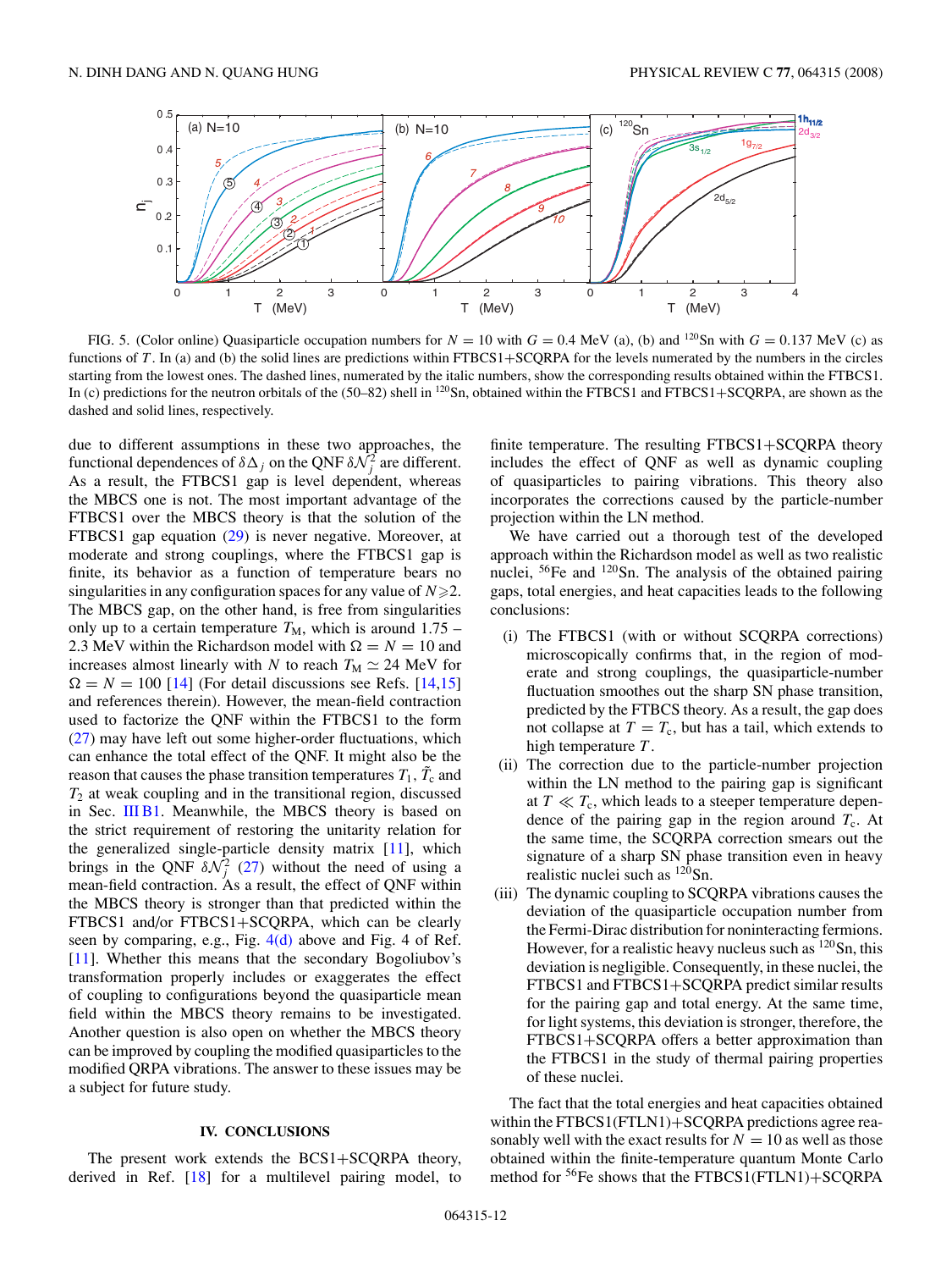can be applied in further study of thermal properties of finite systems such as nuclei, where pairing plays an important role. Compared to existing methods, the merit of the present approach lies in its fully microscopic derivation and simplicity when it is applied to heavy nuclei with strong pairing, where the effect of coupling to SCQRPA is negligible so that the solution of the SCQRPA can be avoided. In this case, thermal pairing can be determined solely by solving the FTBCS1 gap equation, which is technically as simple as the FTBCS one, whereas the exact diagonalization is impracticable (at  $T \neq 0$ ).

As the next step in improving the developed approach, we will include the effect of angular momentum in this approach. This study is now underway and the results will be reported in a forthcoming article [\[34\]](#page-13-0).

### **ACKNOWLEDGMENTS**

The authors thank Vuong Kim Au of Texas A&M University for valuable assistance. NQH is a RIKEN Asian Program Associate. The numerical calculations were carried out using the FORTRAN IMSL Library by Visual Numerics on the RIKEN Super Combined Cluster (RSCC) system.

# **APPENDIX: FACTORIZATION OF** *A† jA<sup>j</sup>***-**

The factorization of the screening factor  $\langle A_j^{\dagger} A_{j'} \rangle$  is not unique as it can be carried out in at least two ways, which lead to different results. In the first way, one can perform the mean-field contraction by using the Wick's theorem (WT) to obtain

$$
\langle \mathcal{A}_j^\dagger \mathcal{A}_{j'} \rangle^{\text{WT}} \simeq \delta_{jj'} n_j^2. \tag{A1}
$$

In the second way, one uses the Holstein-Primakoff's (HP) boson representation [\[35\]](#page-13-0)

$$
\mathcal{A}_j^\dagger = b_j^\dagger \sqrt{1 - \frac{b_j^\dagger b_j}{\Omega_j}},
$$
\n
$$
\mathcal{A}_j = \sqrt{1 - \frac{b_j^\dagger b_j}{\Omega_j}} b_j, \quad \mathcal{N}_j = 2b_j^\dagger b_j,
$$
\n(A2)

with boson operators  $b_j^{\dagger}$  and  $b_j$  to obtain

$$
\langle \mathcal{A}_j^{\dagger} \mathcal{A}_{j'} \rangle^{\text{HP}} \simeq \delta_{jj'} \Omega_j n_j (1 - 2n_j). \tag{A3}
$$

The lowest order of the HP boson representation implies that operators  $A_j^{\dagger}$  and  $A_j$  are ideal bosons  $b_j^{\dagger}$  and  $b_j$ , respectively, i.e., setting  $\mathcal{D}_j = 1$  in Eq. [\(6\)](#page-1-0). It is in fact the well-known quasiboson approximation (QBA), which is widely used in the derivation of the QRPA equations. The QBA leads to

$$
\langle \mathcal{A}_j^{\dagger} \mathcal{A}_{j'} \rangle^{\text{QBA}} \simeq \frac{1}{2} \delta_{jj'} \langle \mathcal{N}_j \rangle = \delta_{jj'} \Omega_j n_j. \tag{A4}
$$

As for the screening factor  $\langle A_j^{\dagger} A_{j'}^{\dagger} \rangle$ , it vanishes in these approximations.

Using these results, we obtain the same form of Eq. [\(29\)](#page-2-0) for the pairing gap, except that now  $\epsilon'_j = \epsilon_j$ , and the leveldependent part  $\delta\Delta_i$  from Eq. [\(30\)](#page-2-0) becomes

$$
\delta \Delta_j^{\text{WT}} \simeq 2Gu_j v_j n_j,\tag{A5}
$$

$$
\delta \Delta_j^{\rm HP} \simeq 2Gu_j v_j \frac{n_j [1 - \Omega_j + (2\Omega_j - 1)n_j]}{1 - 2n_j}, \quad (A6)
$$

$$
\delta \Delta_j^{\text{QBA}} \simeq 2Gu_j v_j \frac{n_j (1 - \Omega_j - n_j)}{1 - 2n_j},\tag{A7}
$$

which correspond to the approximations using the Wick's theorem, HP representation, and the QBA, respectively.

The level-weighted gaps  $\overline{\Delta}$  obtained for  $N = 10$  and  $G = 0.4$  MeV within these approximations are compared with the FTBCS, FTBCS1 and FTBCS1+SCQRPA results in Fig. 6. At *T <* 1 MeV, all three approximations, WT, HP, and QBA, predict the gaps close to the FTBCS one, but collapse at different  $T_c$ , namely  $T_c^{\text{QBA}} < T_c^{\text{FTBCS}} < T_c^{\text{HP}} < T_c^{\text{WT}}$ . At  $T \approx 1.2$  MeV the HP gap reappears and increases with *T* to reach the values comparable with those predicted by the FTBCS1 and FTBCS1+SCQRPA at *T >* 2 MeV. From this comparison, one can see that the mean-field contraction (A1) for  $\langle A_j^{\dagger}A_{j'}\rangle$  includes only a tiny fraction of the QNF because it produces a finite gap at  $T > T_c^{\text{FTBCS}} \approx 0.5 \text{ MeV}$ , but this gap collapses again at  $T_c^{WT} \simeq 0.6$  MeV. The HP boson representation, on the other hand, is able to take into account the effect of QNF at hight *T* leading to a finite gap at  $T > 1.38$  MeV, but fails to account for this effect at intermediate temperatures  $0.55 \le T \le 1.38$  MeV. The QBA produces essentially the same result as that of the conventional FTBCS at low *T* with a slightly lower critical temperature  $T_c^{\text{QBA}} \simeq 0.43$  MeV. However, it causes a negative  $\overline{\Delta}$  at *T* > 1*.*9 MeV.



FIG. 6. (Color online) Level-weighted gaps for  $N = 10$  with  $G =$ 0*.*4 MeV as predicted by the WT (dashed), HP (dash-dotted), and QBA (thin dotted) approximations in comparison with the FTBCS (thick dotted), FTBCS1 (thin solid), and FTBCS1+SCQRPA (thick solid) results.